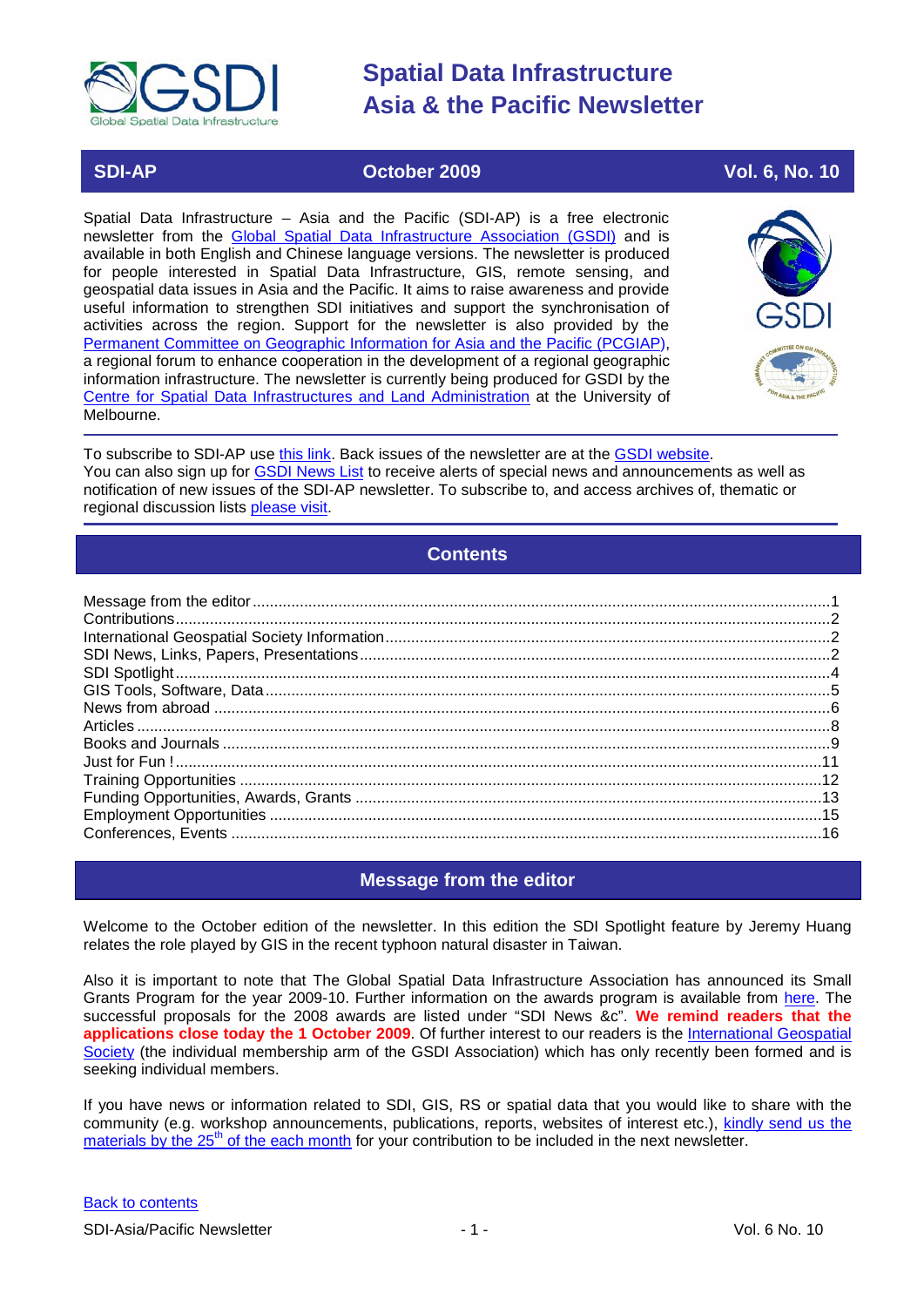

<span id="page-1-0"></span>Malcolm Park and Serryn Eagleson [\(Editors\)](mailto:Editor.SDIAP@gmail.com), at the [Centre for Spatial Data Infrastructures and Land](http://www.csdila.unimelb.edu.au/)  [Administration,](http://www.csdila.unimelb.edu.au/) The University of Melbourne.

# **Contributions**

Thank you to the following people and organisations for their contributions to this issue: Paul Box, Kate Lance, and Baek Wonkug for news feeds, Jeremy Shen & Jeremy Huang for the Chinese translation, and Shivani Lal, *GIS Development*, *Asia Surveying Mapping Magazine* for directly feeding into the newsletter.

# <span id="page-1-1"></span>[Back to contents](#page-0-0)

# **International Geospatial Society Information**

The [International Geospatial Society](http://www.igeoss.org/) is the individual membership arm of the GSDI Association and seeks individuals for membership that have geospatial, SDI, GIS or related professional or specialist interests. The Society intends to engage and enhance communications globally among individuals that are actively involved in promoting, developing, or advancing spatial data infrastructure and related concepts.

The Society is in the formative stage but there are significant benefits to be gained by joining early.

# <span id="page-1-2"></span>**[Back to contents](#page-0-0)**

# **SDI News, Links, Papers, Presentations**

# **[Geospatial Information Systems Market to Grow 50% Over Next Five Years](http://www.arcweb.com/AboutARC/Press/Lists/Posts/Post.aspx?ID=111)**

The worldwide market for Geospatial Information Systems (GIS) is forecast to grow 50% over the next five years, representing a compound annual growth rate of 9.3%, according to a new ARC Advisory Group study. GIS market revenues will be driven in the near future by continued worldwide spending in non-cyclical industries such as electric power, oil and gas distribution, and divisions of federal governments Source: ARC Advisory Group

# **Gaia 3.4 Release Provides Platform for SDI Users and Developers**

The Carbon Project recently announced the release of Gaia 3.4, a free platform designed to support Spatial Data Infrastructure (SDI) users and developers. The Gaia 3.4 platform release includes new SDI tools, an open API for software developers and support for OGC data and services, ESRI ArcGIS Server, Bing Maps and OpenStreetMap.

You can [download the free Gaia 3.4.](http://www.thecarbonproject.com/gaia.php) A suite of free Extenders and API documentation are also available. Technical information and forums for the Gaia 3.4 platform and its Extenders are [available.](http://www.thecarbonportal.net/) Initial Gaia development was sponsored by the National Spatial Data Infrastructure (NSDI) Cooperative Agreements Program (CAP). **RECENT UPDATE: Gaia SDI Platform Now Available for Linux and Mac Users** Source: Jeff Harrison

# **[Mapping Forest Fires](http://www.crisp.nus.edu.sg/coverages/fires2009/index.html)**

The Centre for Remote Imaging, Sensing and Processing, a research centre of the National University of Singapore, has published data on forest fires in the region. CRISP has a mission to track forest fires, particularly those on Java and Sumatera that influence air quality on the island. Source: [Asian Surveying & Mapping](http://www.asmmag.com/news)

# **[Taiwan Wildlife Survey Database Query System](http://www.supergeotek.com/Library_2_200908.aspx)**

With a unique natural geographic environment, there is rich flora and fauna in Taiwan and the abundant species and high density are renowned over the world. Influenced by long geographical isolation, the proportion of endemic species has increased. For example, there are currently around 4200 different vascular plant species

# [Back to contents](#page-0-0)

SDI-Asia/Pacific Newsletter  $\sim$  2 - 2 - Vol. 6 No. 10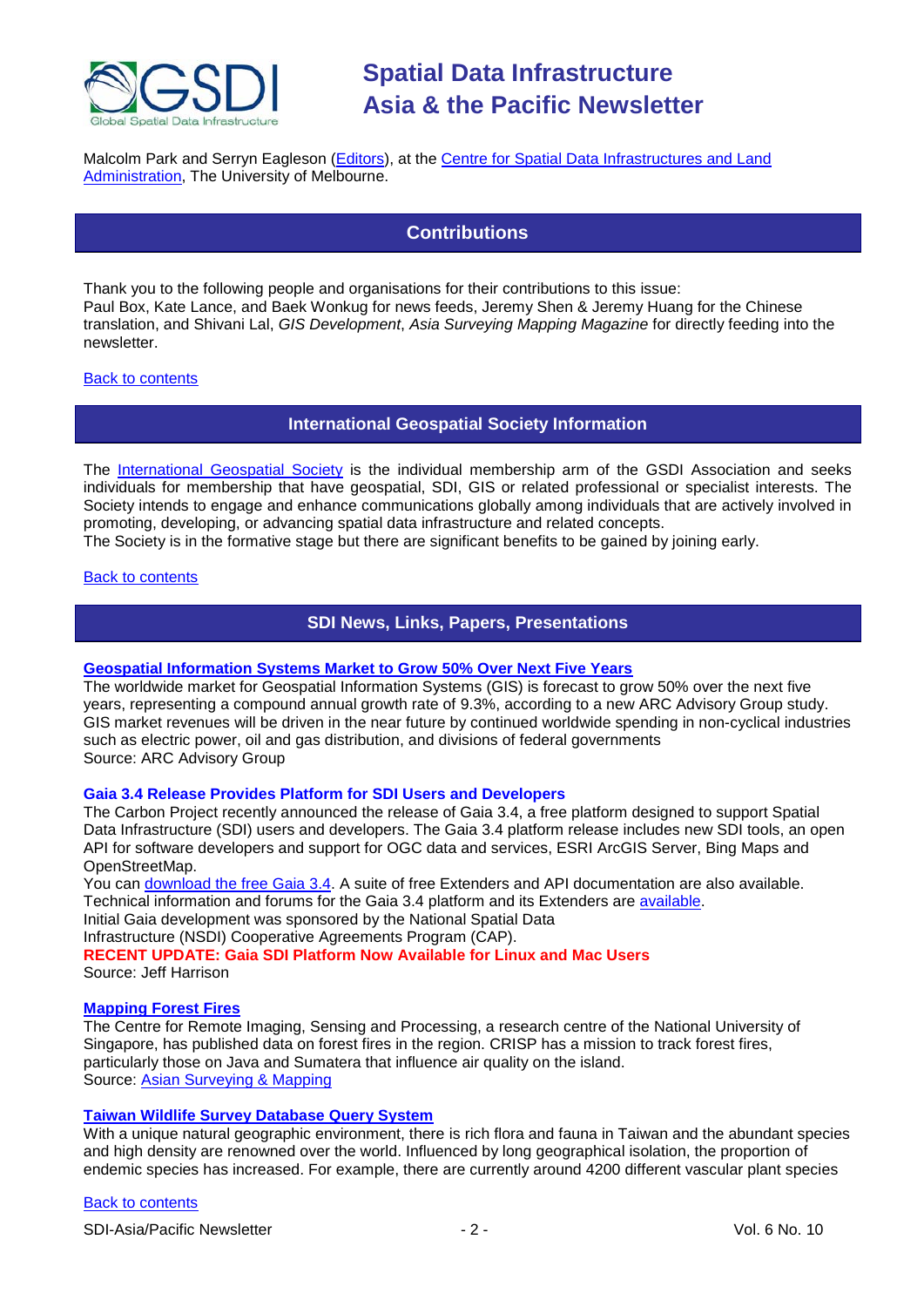

recorded in Taiwan, 27% of which are endemic species, and around 18,500 wild animal species (including mammals, birds, Amphibias, Reptilias, fresh water fish, butterflies and other insects) have also been recorded, of them over 60% are endemic species. Whether for academic research, resource conservation and utilization or even international tourism, the abundant animal and plant resources as well as the high ratio of endemic species are all of very high value.

Source: [Asian Surveying & Mapping](http://www.asmmag.com/news)

# **[OGC India Forum established](http://www.opengeospatial.org/pressroom/pressreleases/1083)**

New Delhi, India: The India Forum of the Open Geospatial Consortium (OGC) was recently chartered to provide government, academic, research and industry organizations in India with opportunities to learn about and discuss issues related to interoperability of geographic information involving OGC standards. Source: [GIS Development](http://www.gisdevelopment.net/news/viewn.asp?id=GIS:N_bwmvngkuet&Ezine=sep0709§ion=News)

**ALSO** [From Asian Surveying & Mapping:](http://www.asmmag.com/news/ogc-chapters-for-south-korea-and-india)

# **OGC Chapters for South Korea and India**

The Open Geospatial Consortium has announced its first two national chapters in the region, in South Korea and India:

# **[GPS maps mostly outdated](http://news.zdnet.co.uk/0,1000000073,39738004,00.htm)**

User-generated data may be the answer to the GPS navigation industry's problem of outdated maps on user devices. According to Ed Parsons, Google's geospatial technologist, the reason users encounter inaccurate road layouts and landmark placements on their GPS devices is that it takes a long time to get updated maps to users.

Source: [GIS Development](http://www.gisdevelopment.net/news/viewn.asp?id=GIS:N_hcvmpadqtb&Ezine=sep0709§ion=News)

# **[Chinese to Control Surveying](http://www.asmmag.com/news/chinese-to-control-surveying)**

Authorities in Guangdong are cracking down on surveying and mapping by foreign organisations which, they claim, has hindered the 'healthy development' of the industry in China. The crackdown coincides with a move by the central government in Beijing, to regulate the geographic information industry. Source: [Asian Surveying & Mapping](http://www.asmmag.com/news/chinese-to-control-surveying)

# **Map Servers — [H1N1: Do We Really Know What Is Going On?](http://vector1media.com/vectorone/?p=3538)**

The Pan American Health Organization (PAHO) operates a **[web map server](http://ais.paho.org/flu/sm/en/atlas.html)** that provides information about H1N1 in the Americas. It clearly shows that Canada and the northern United States are the areas with the highest levels of H1N1 occurrence. Although dated July 2, the information as compared to this **[Google map](http://maps.google.com/maps/ms?ie=UTF8&hl=en&msa=0&msid=109496610648025582911.0004686892fbefe515012&source=embed&ll=50.847573,9.448242&spn=19.467162,37.353516&z=4)  [example of the world current situation](http://maps.google.com/maps/ms?ie=UTF8&hl=en&msa=0&msid=109496610648025582911.0004686892fbefe515012&source=embed&ll=50.847573,9.448242&spn=19.467162,37.353516&z=4)** tells a different story, and shows the rate of spread more recently. Source: V1 Media

# NZ major map upgrade unveiled

A new, official topographical mapping series, Topo50 is being launched by Land Information New Zealand (LINZ) and will immediately be adopted by the search and rescue sector. The Topo50 map series has been developed to be compatible with international mapping systems and modern navigational technologies such as GPS. As a result, the Topo50 maps use different coordinates (latitudes and longitudes) of points to previous official maps. The difference is equivalent to an approximate 200 metre change in position. The maps are produced at 1:50,000 scale and are designed to help you navigate through remote areas. The website [www.topo50.govt.nz](http://www.topo50.govt.nz/) has been launched to help map users understand the changes and view the new maps. Source :<http://www.topo50.govt.nz/index.html>

#### **INDIA launches Oceansat 2**

The Indian Space Research Organisation (ISRO) on September 23 successfully launched seven satellites in 1,200 seconds. The agency put six nano satellites and one major satellite into the orbit from Sriharikota. Of the six nano satellites, four are from Germany, one is from Switzerland and one from Turkey. The seventh is a big one, India's Oceansat-2 weighing 960 kg. Oceansat-2, India's second satellite will study oceans as well as interaction of oceans and atmosphere and is the 16th remote sensing satellite of India. The satellite will map fishing zones around India, measure ocean surface wind speeds as well as atmospheric temperature and humidity.

Source : [http://www.timesnow.tv](http://www.timesnow.tv/ISRO-successfully-launches-7-satellites/articleshow/4328006.cms) and [Asia Surveying Magazine](http://www.asmmag.com/features/oceansat-2)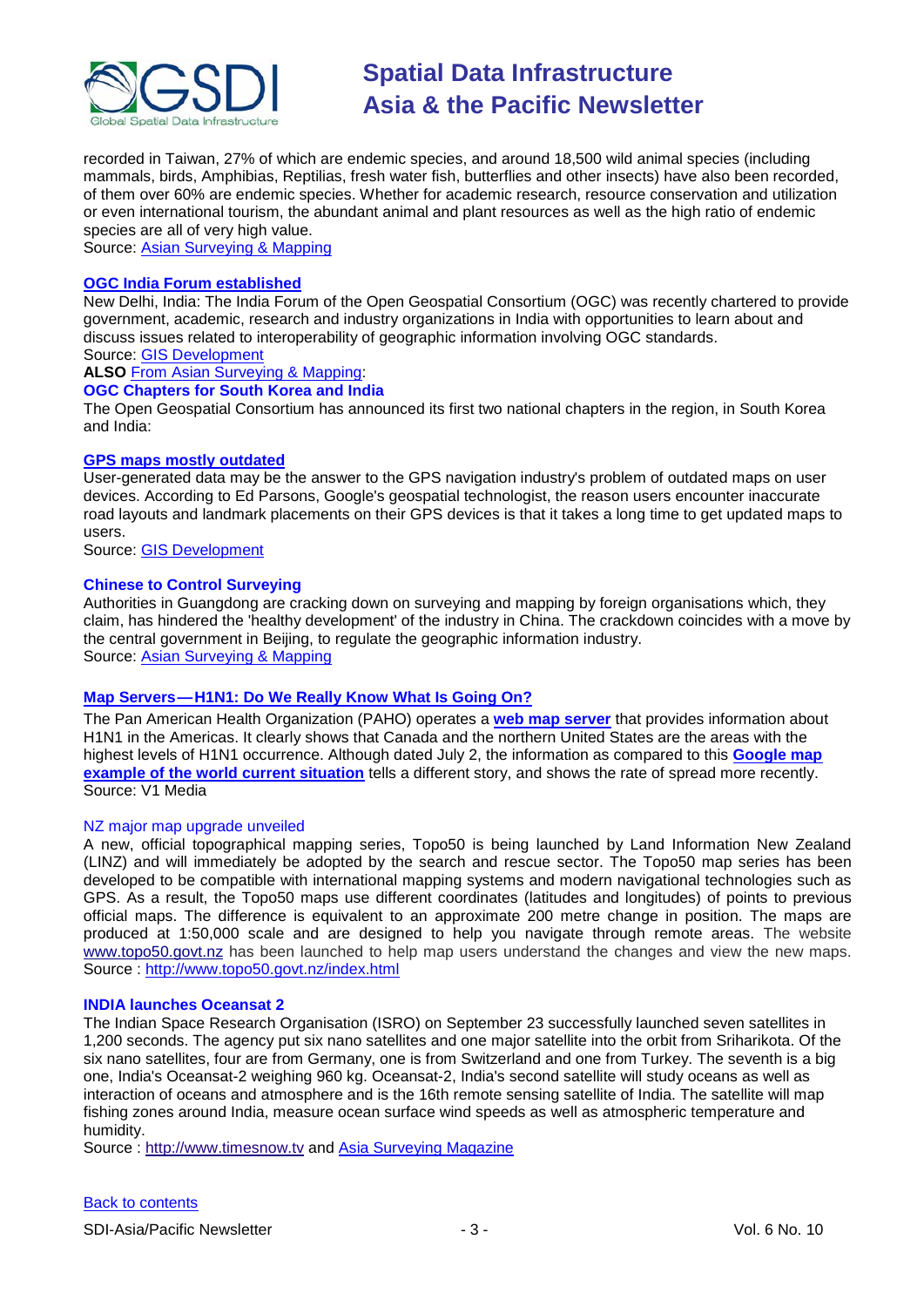

# **National SDI survey results in Africa (to be taken with a grain of salt)**

The presentation of Anthony Cooper, from the Council for Scientific and Industrial Research (CSIR), at the ISO/TC 211 Workshop on Spatial Data Infrastructures, held May 27, 2009 in Tsukuba, Japan, puts two SDI surveys into context, showing that surveys can yield quite different results depending on the questions asked and how they are asked. Not only does this point out the subjective nature of SDI characterization and status/monitoring, but it also is a good lesson about research methods in general.

[Cooper's presentation](http://www.isotc211.org/WorkshopMolde/Presentations/Cooper-SDI-workshop-Molde2009.pdf) titled 'African requirements for SDI standardization' compares:

a) [Survey results of the UN Economic Commission for Africa,](http://www.uneca.org/codist/codist1/content/geo/CODIST-I-Geo-20090429-Member_States_Activities_CODI_V-Isseri-en.ppt) reported at the CODIST-I meeting, Addis Ababa, April 2009, CODIST.1 - Report on Member States activities since CODI V and

b) Survey results summarized in ['A review of Spatial Data Infrastructure implementation in Africa \(2008\)'](http://www.foss4g.org/index.php/foss4g/2008/paper/view/236/83) by Prestige Makanga & Julian Smit) or [PowerPoint](http://www.foss4g.org/index.php/foss4g/2008/paper/view/236/82) version.

Thanks to KL for this item.

#### **Sydney blanketed by Dust storm - photos**

The dust storm of Saturday, 26 September over New South Wales was imaged by the Chinese HJ-1A satellite around 10:00 am AEST. You can view the [results.](http://geos.gmat.unsw.edu.au/projects_pub/AU_dust_storm/AU_duststorm.htm#20090926) The dust (yellow) is clearly distinguishable from the clouds (white). HJ-1A satellite senor's resolution is 50 times better than the satellites used by BoM. This link was provided by [A/Prof Linlin Ge.](mailto:l.ge@unsw.edu.au)

#### **[GeoEye marked the first anniversary of the launch of GeoEye-1 on September 6, 2009.](http://geoeye.mediaroom.com/index.php?s=43&item=335)**

Since its launch, GeoEye-1 has imaged every continent in the world and chronicled several noteworthy events this year, including President Obama's inauguration ceremony in Washington in January. In April, GeoEye-1 photographed a North Korean missile facility just moments before the launch of a long-range missile. The GeoEye-1 satellite has collected about 54 million square kilometers of imagery and taken over 200,000 images since its launch. GeoEye began delivering GeoEye-1 imagery to Google Inc. for both the Google Earth and Google Maps services in March. A [sample of images from GeoEye-1,](http://earth.google.com/geoeye/) including the Great Pyramid of Giza, Egypt; Borneo, Indonesia; Cabo Polonio, Uruguay; and British Columbia, Canada is available. Plans are in development for GeoEye-2, another high-resolution satellite. GeoEye has contracted with ITT Corporation to build the GeoEye-2 high-resolution camera and electronics. ITT's work could be used to accelerate the development of GeoEye-2, so that it could begin commercial operations in 2013. Source: GeoEye Press release.

#### <span id="page-3-0"></span>[Back to contents](#page-0-0)

# **SDI Spotlight**

# **GIS helps the work of the rescue and recovery after Typhoon** *Morakot* by Jeremy Huang

Typhoon *Morakot* hit Taiwan on 8 August, taking at least 400 lives and causing more than \$15 billion in property damage. Parts of the region experienced their worst flooding in half a century and a record 120 inches of rain fell during the weekend. The storm triggered landslides and widespread flooding that trapped thousands of people in remote mountain villages for days.

The government of Taiwan is exerting its full energies and resources in the post-typhoon reconstruction and in ensuring that rescue and recovery efforts are as efficient and exhaustive as possible.

There are many cases showing not only government but also the private use of GIS to help the work of rescue and recovery after the storm. These instances are list below:

1. MiTAC International Corp. donated 100 Mio GPS Navigators to the local governments of disaster areas. Those GPS Navigators equipped with the function of real-time traffic report, allowing rescuers to to anticipate or sidestep storm damage obstructions.

2. [The disaster management system of the highway,](http://bobe.thb.gov.tw/) developed by the Directorate General of Highways, provided information relating to unpassable roads and alternate routes on the Google map.

3. The Construction and Planning Agency used GIS tools to select the lands for home rebuilding by overlapping satellite images, cadastral maps of public lands, maps of risk potential areas, and maps of restricted development districts.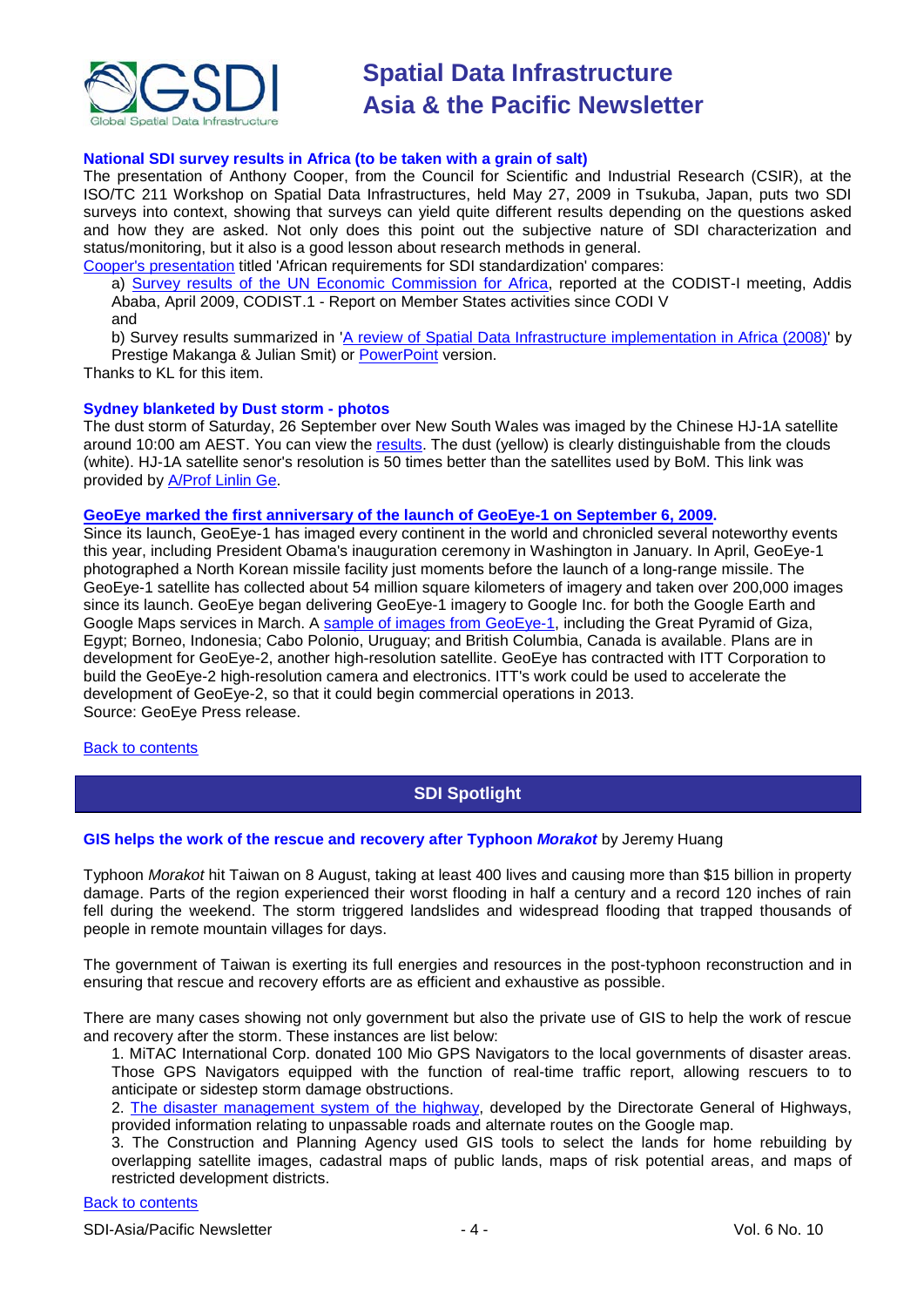

4. There were 17 new landslide-dammed lakes after the storm. The Forestry Bureau is monitoring these dangerous lakes by FORMOSAT-2 satellite images and aerial photos, to allow for emergency evacuation of civilians in instances of any immediate danger.

5. EPA organized a consultant team for disaster and environment recovery. This team will collect the environmental information in the disaster area, such as the quality of air, water, soil and groundwater. All the information will be analyzed by GIS tools to help the work of disaster recovery and home rebuilding. 6. There are some satellite images, maps and GIS service about the disaster on the internet, collected as below.

[The rescue information of Typhoon Morakot](http://www.google.com.tw/intl/zh-TW/landing/morakot/) developed by Google Taiwan [The disaster information of Typhoon Morakot](http://maps.google.com.tw/maps/ms?ie=UTF8&hl=zh-TW&brcurrent=3,0x3471e089bb4338c9:0xfdddeea4a2da6d2d&msa=0&msid=116386460682638203042.000470a33fd5b4fcc5768&ll=23.246393,120.778198&spn=2.018798,2.69165&z=8&source=embed&start=2000) on google map [The disaster information of Typhoon Morakot](http://gemvg.com/archives/530) [Web2.0 and RSS Feed for Flood 88 in Taiwan](http://88.greencom.tw/node/124)

Satellite images and air photos after Typhoon Morakot: [1](http://www.csrsr.ncu.edu.tw/08CSRWeb/ChinVer/C7Info/announce_list/announceTmp/090808Typhone/20090808Typhone0813.pdf) [2](http://gis.rchss.sinica.edu.tw/google/wp-content/uploads/2009/08/88flood_aerophoto.pdf) [3](http://gemvg.com/?p=528) [4](http://140.137.13.100/news_090817.html) [5](http://140.116.228.186/Compare.aspx)

# <span id="page-4-0"></span>**The editors are actively soliciting contributions to the monthly "SDI Spotlight" feature for the November and subsequent issues.**

# **GIS Tools, Software, Data**

# **Hyperspectral Research**

The China Geological Survey and the Commonwealth Scientific and Industrial Research Organisation in Australia have signed an agreement to develop new technologies related to hyperspectral sensing of minerals. Wang Xuelong, a deputy director-general of the CGS, and Mike McWilliams, the chief executive of CSIRO Exploration and Mining signed a memorandum of understanding in Brisbane last week Source: [Asian Surveying and Mapping](http://www.asmmag.com/features/hyperspectral-research)

# **Further to the item in the September Newsletter:-**

# **Ortelius Aims to Unleash Both the Art and Science of Geography**

A new cartographic design tool called [Ortelius](http://www.mapdiva.com/) was launched last week by Mapdiva. This tool addresses a lack of mapmaking software for the Mac OS X environment, and aims to make map design easier to learn and implement.

Source: [Vector 1 Media](http://vector1media.com/spatialsustain/ortelius-aims-to-unleash-both-the-art-and-science-of-geography.html)

# **[Catalog of Earth Satellite Orbits](http://earthobservatory.nasa.gov/Features/OrbitsCatalog/)**

This website provides an overview of satellites and their patterns in orbit.

# **The World Stress Map Project - [A Service for Earth System Management](http://dc-app3-14.gfz-potsdam.de/pub/introduction/introduction_frame.html)**

The World Stress Map (WSM) is the global compilation of information on the present-day stress field of the Earth's crust with 21,750 stress data records in its current WSM database release 2008. It is a collaborative project between academia, industry and government that aims to characterize the stress patterns and to understand the stress sources.

# **[GADM database of Global Administrative Areas](http://gadm.org/home)**

GADM aims to provide a spatial database of the location of the world's administrative areas (or adminstrative boundaries) for use in [GIS](http://en.wikipedia.org/wiki/Geographic_information_system) and similar software. Administrative areas in this database are countries and lower level subdivisions such as provinces, departments, bibhag, bundeslander, daerah istimewa, fivondronana, krong, landsvæðun, opština, sous-préfectures, counties, and thana. GADM describes where these administrative areas are (the "spatial features"), and for each area it provides some attributes, foremost being the name and variant names.

Source: [GADM](http://gadm.org/)

# **[ColorBrewer.org](http://www.colorbrewer.org/) - helps GIS users with color options with standard color ramps.**

Source: [Vector 1 Media](http://www.vector1media.com/newsletter/archive/v1-newsletter%11vol.-3,-issue-35/)

# **[North Shore City GIS Viewer](http://www.publicgis.northshorecity.govt.nz/oneview/public.html;jsessionid=kdt0c66zvzpd) - public viewer of GIS data for this New Zealand area outside of Auckland.** Source: [Vector 1 Media](http://www.vector1media.com/newsletter/archive/v1-newsletter%11vol.-3,-issue-35/)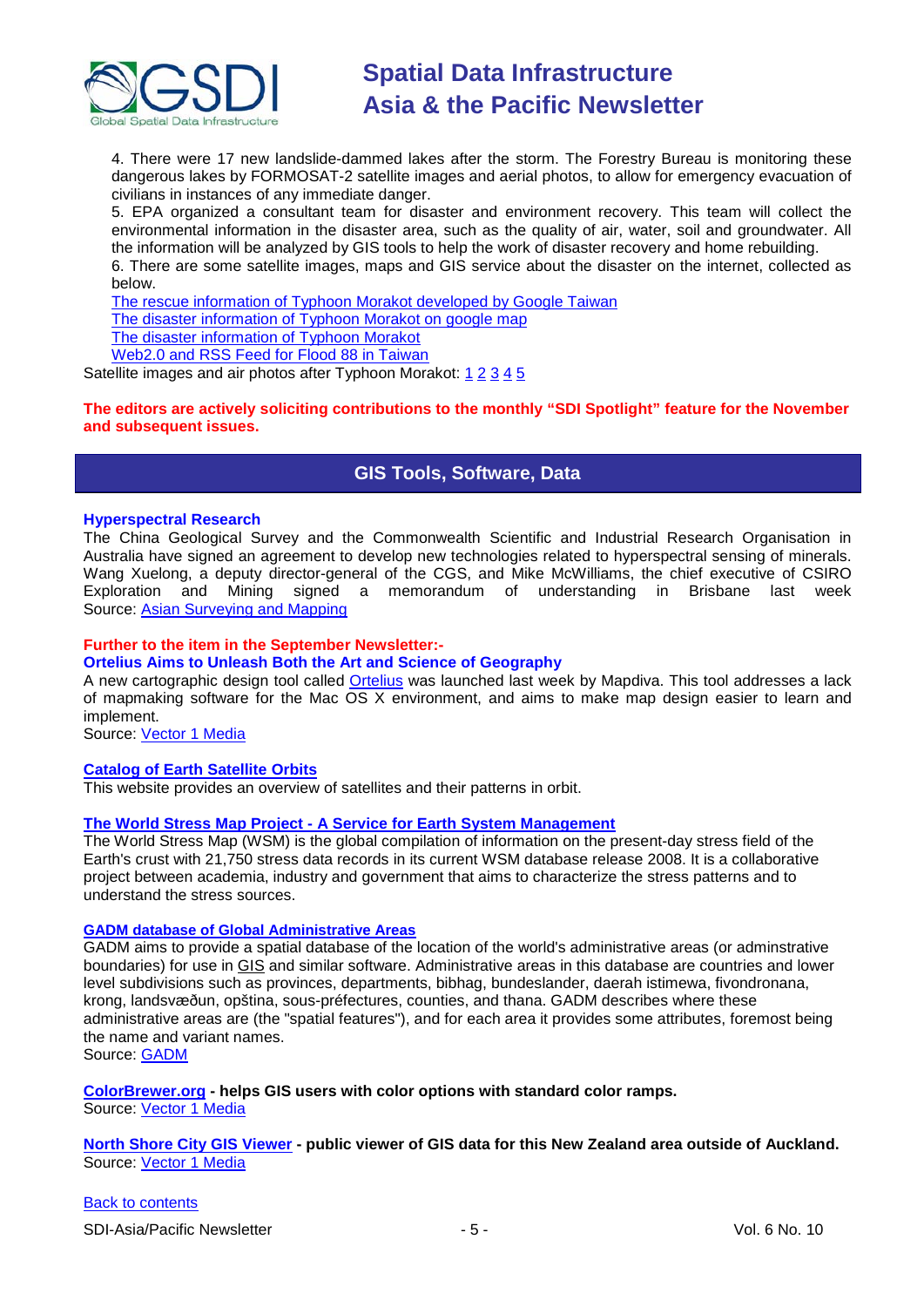

# **New Zealand [NRC to give away Aerial, Geographic data](http://www.scoop.co.nz/stories/AK0909/S00165.htm)**

Northlanders are to be granted access to hundreds of thousands of dollars worth of aerial photography and other local authority geographic information system (GIS) data.

In what is believed to be a first for a Regional Council in New Zealand, the Northland Regional Council (NRC) has decided to grant access to roughly 90 percent of the data currently on its GIS databases. Source: [GIS Development](http://www.gisdevelopment.net/news/viewn.asp?id=GIS:N_lvhozmbyrq&Ezine=sep2209§ion=News) & NZ "Scoop" News

#### **Generating KML from CMS - [and how to make mashups without a key](http://feedproxy.google.com/~r/thematicmapping/~3/_dPD9FfnmTo/generating-kml-from-cms-and-how-to-make.html)**

After a great [thematic mapping timeout](http://blog.turban.no/) this summer, it feels good to start blogging again. In my first autumn post, I want to write about the benefits of using a [Content Management System](http://en.wikipedia.org/wiki/Web_content_management_system) (CMS) to create KML documents. I will also show how you can create Google Maps and Google Earth mashups without [a map key.](http://code.google.com/intl/nb-NO/apis/maps/signup.html) Source: [Thematic Mapping Blog](http://blog.thematicmapping.org/)

## <span id="page-5-0"></span>[Back to contents](#page-0-0)

# **News from abroad**

*"This section has been included to highlight some of the developments happening outside the region which demonstrate SDI in action.*

# [LA Times "My Map" Map of Latest Fires](http://maps.google.com/maps/ms?ie=UTF8&msa=0&msid=117631292961056724014.0004720e21d9cded17ce4&t=p&source=embed&ll=34.254946,-118.176498&spn=0.280932,0.617294&z=11)

Source: [Directions Magazine](http://apb.directionsmag.com/archives/6389-LA-Times-My-Map-Map-of-Latest-Fires.html) & LA Times

#### **[Geological map of Arctic in final stages](http://www.cbc.ca/canada/north/story/2009/09/15/arctic-geo-map.html)**

Canadian scientists are putting the finishing touches on the world's first detailed geological map of the Arctic. The Geological Survey of Canada already published a preliminary map late in 2008, but a final copy will be released next year.

Source: [GIS Development](http://www.gisdevelopment.net/news/viewn.asp?id=GIS:N_gbsxmdjlpf) & Canadian Broadcasting Corp.

# **[USGS \(US Geological Survey\) to track cause of ground sinking](http://www.usgs.gov/newsroom/article.asp?ID=2300)**

The latest satellite tracking data will be used to help scientists gain a better understanding of how land subsidence is affecting the state-owned California Aqueduct in California's San Joaquin Valley. Source: [GIS Development](http://www.gisdevelopment.net/news/viewn.asp?id=GIS:N_jchbfvemlx&Ezine=sep1409§ion=News) & USGS.

# **[ASPRS approves guidelines for mapping services](http://www.asprs.org/news/releases/2009-09-prof-services-guidelines-approved.htm)**

The Board of Directors of the American Society for Photogrammetry and Remote Sensing (ASPRS) has approved the "Guidelines for Procurement of Professional Aerial Imagery, Photogrammetry, Lidar and Related Remote Sensor-based Geospatial Mapping Services." A copy of the Guidelines is available online at < [www.asprs.org/guidelines](http://www.asprs.org/guidelines) >

Source: [GIS Development](http://www.gisdevelopment.net/news/viewn.asp?id=GIS:N_fscpqzvxwr&Ezine=sep1409§ion=News) & ASPRS.

#### **[First Open Source GIS UK Conference Webcasts](http://newsletter.directionsmag.com/link.php?M=145624&N=1989&L=27777)**



In June of this year Nottingham University hosted the First Open Source GIS UK Conference. The aims of the event included hearing presentations from government, academic, industry and policy makers on open source geospatial technologies, providing a platform to network and develop ideas for future collaborative work in open source GIS, developing an understanding of current

developments in open source GIS and enabling a focus for open source GIS research. One hundred and fifty delegates represented 17 countries. Co-chair Dr. Suchith Anand reports that [webcasts of the program](http://cgs.nottingham.ac.uk/~osgis/os_call_info.html) are available for free online and invites the community that could not attend to view them. Source: [Directions Magazine](http://www.directionsmedia.net/newsletters.archive/index.php?ID=1486)

#### **Innovation in Water-Use Maps**

[Back to contents](#page-0-0) The [Ash Institute for Democratic Governance and Innovation](http://www.ashinstitute.harvard.edu/) at the John F. Kennedy School of Government at Harvard University today announced Idaho's [Mapping Evapotranspiration \(YouTube video\)](http://www.youtube.com/watch?v=oNcZ8Ogk4zc&feature=PlayList&p=740FD3E68DCF9650&index=16) program as a 2009 Innovations in American Government Award winner. Because over 90 percent of Idaho's water is used for irrigating agriculture and rainfall amounts remain low, regional water supply disputes continue to grow. In collaboration with the University of Idaho, Idaho's Department of Water Resources is the first government agency in the nation to develop and use satellite-based evapotranspiration imagery to enhance the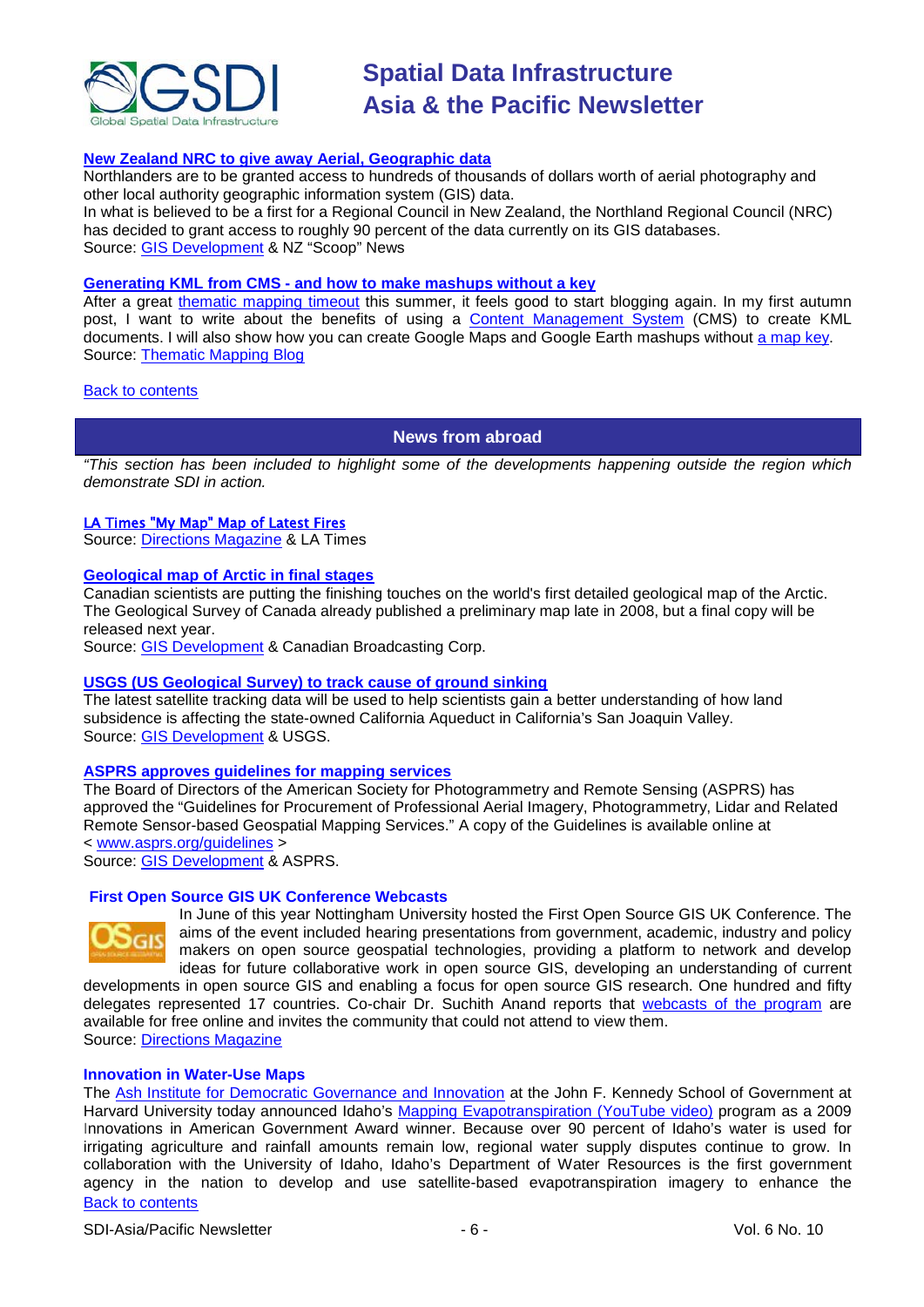

understanding of agricultural water usage in the state. Such data is integral to settling water demand conflicts and offers more accurate and detailed mapping than previous estimates.

SOURCE: Idaho Department of Water Resources [news release](http://www.idwr.idaho.gov/News/news_releases/rels2009/09Sep/2009-27.pdf) (PDF) &

[http://ashinstitute.harvard.edu/corporate\\_site/innovations/innovations\\_news/mapping\\_evapotranspiration\\_wins\\_](http://ashinstitute.harvard.edu/corporate_site/innovations/innovations_news/mapping_evapotranspiration_wins_innovations_in_american_government_award) [innovations\\_in\\_american\\_government\\_award](http://ashinstitute.harvard.edu/corporate_site/innovations/innovations_news/mapping_evapotranspiration_wins_innovations_in_american_government_award)

# **Measuring Progress of the Fifty States Initiative Report.**

The U.S. Federal Geographic Data Committee (FGDC) administers the Cooperative Assistance Program (CAP) to advance the National Spatial Data Infrastructure (NSDI). 'Measuring Progress of the Fifty States Initiative Report', commissioned by the FGDC, was recently released. To provide insight into how the Fifty States CAP grant category has improved intrastate and interstate coordination on geospatial matters, and thereby impacted the growth of the NSDI, this report analyzes quantitatively and qualitatively how these grants benefited state government geospatial activities. [View Report](http://www.fgdc.gov/policyandplanning/measureprogress) [PDF]

Source: Federal Geographic Data Committee <http://www.fgdc.gov/policyandplanning/measureprogress>

# **[American scientists to save water using aerial imagery](http://www.ars.usda.gov/is/pr/2009/090914.htm)**

Agricultural Research Service (ARS) scientists are developing a system that saves water by using aerial imagery and ground-based sensors to determine the irrigation needs of small sections of cultivated fields. Conventional irrigation practices, even when based on modern management and water application techniques, can be wasteful because they assume crop water needs are the same throughout an entire field, according to Douglas Hunsaker, an agricultural engineer at the ARS Arid-Land Agricultural Research Center in Maricopa, Arizona.

Source: [GIS Development](http://www.gisdevelopment.net/news/viewn.asp?id=GIS:N_rmjwevkqlh&Ezine=sep2209§ion=News) & US Dept of Agriculture ARS

The world's first commercial, high-resolution, Earth imaging satellite, **IKONOS, will achieve its 10th year of operation** on Sept. 24. Built by Lockheed Martin (NYSE: LMT), the satellite continues to provide high-resolution imagery of the Earth to commercial and government customers around the world. Source: [Lockheed Martin Press Release](http://www.directionsmag.com/press.releases/?duty=Show&id=37959)

# **[Air Pollutants From Abroad a Growing Concern, Says New Report](http://www.vector1media.com/news/top-stories/67-environment/9234-air-pollutants-from-abroad-a-growing-concern-says-new-report)**

Plumes of harmful air pollutants can be transported across oceans and continents -- from Asia to the United States and from the United States to Europe -- and have a negative impact on air quality far from their original sources, says a new report by the National Research Council. Source: V1 Media

# **[NASA satellite reveals ice loss](http://news.bbc.co.uk/2/hi/science/nature/8272357.stm)**

Greenland and parts of Antarctica are losing large volumes of ice to the oceans as their glaciers get thinner, a Nasa satellite has revealed.

Source: BBC

# **[Where Are the Long-Term Unemployed?](http://www.tnr.com/blog/the-avenue/where-are-the-long-term-unemployed)**

While national data don't reveal exactly where those 5 million workers live, recently released data from the Census Bureau offer a window on the labor markets that were already highly troubled in 2008, which almost certainly contain outsized shares of the long-run unemployed today. This map examines two measures for the 100 largest metro areas in the United States in 2008: unemployment (the share of adults not employed and actively looking for work), and labor force participation (the share of adults employed OR actively looking for work).

Source: *The New Republic*

# **[NDVI: Satellites Could Help Keep Hungry Populations Fed as Climate Changes](http://www.nasa.gov/topics/earth/features/obscure_data.html)**

In the early 1980s, scientists at NASA's Goddard Space Flight Center, Greenbelt, Md., developed the Normalized Difference Vegetation Index (NDVI), an innovative combination of two satellite measurements that allowed them to analyze changes in the "greenness" of Earth as viewed from space. Much like measurements from weather satellites allow meteorologists to track and monitor hurricanes, NDVI lets scientists track droughts, crop infestations, and even full-blown crop failures that lead to widespread famine. Source: [V1 Media](http://www.vector1media.com/resources/newsletter/9075-v1-newsletter-vol-3-issue-37) & NASA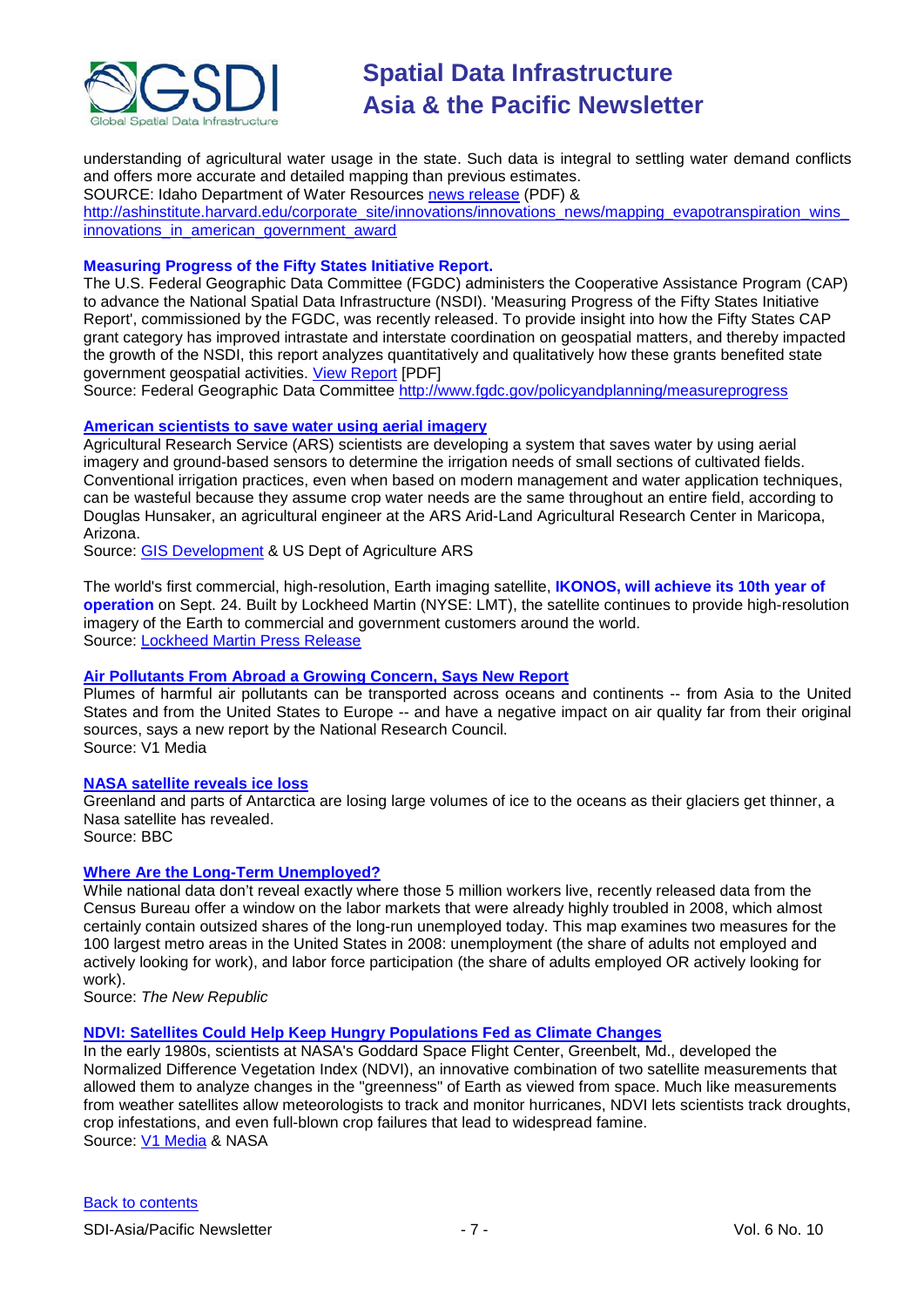

# **Earth Pulse – [State of the Earth 2010](http://ngm.nationalgeographic.com/earthpulse/earthpulse-map)**

Mapping global trends for population, agriculture, forestry, conflict, and &c.- Source: National Geographic & [V1 Media](http://www.vector1media.com/resources/newsletter/9196-v1-newsletter-vol-3-issue-38)

#### <span id="page-7-0"></span>**[Back to contents](#page-0-0)**

# **Articles**

# **Economic benefits from spatial information**

Spatial Information in the New Zealand Economy - Realising Productivity Gains is a report commissioned by Land Information New Zealand, the NZ Department of Conservation and the Ministry of Economic Development in New Zealand. The Report provides robust economic analysis that quantifies the contribution spatial information makes to the New Zealand economy, as well as opportunities for this contribution to grow. It conservatively estimated that the use of spatial information added NZ \$1.2 billion in productivity-related benefits to the economy last year - just over 0.6 per cent of gross domestic product. Source: [SKM Consulting](http://www.skmconsulting.com/Knowledge-and-Insights/News/2009/Economic-benefits-from-spatial-information.aspx)

# **[Geoparsing Maps the Future of Text Documents](http://www.directionsmag.com/article.php?article_id=3268)** by [Douglas Caldwell](mailto:Douglas.R.Caldwell@usace.army.mil)

Geoparsing offers the promise of modern geospatial alchemy... the ability to turn text documents into geospatial databases. This "magic" is done in two steps: 1) entity extraction and 2) disambiguation, which is also known as grounding or geotagging. Geospatial entity extraction uses natural language processing to identify place names in text, while disambiguation associates a name with its correct location. The geoparsing results can be inserted into the original document, used to produce a new document, or formatted for output to a geospatial application. Source: full article available from Directions Magazine

# **[100 Years "The Photogrammetry Week Series"](http://www.vector1media.com/articles/features/8626-100-years-the-photogrammetry-week-series)** by Dieter Fritsch

# **[IP, privacy & liability: The legal angle of geo-info](http://www.gisdevelopment.net/magazine/global/2009/August/38.htm)**

# by [Dr. Colette Cuijpers,](mailto:c.m.k.c.cuijpers@uvt.nl) Tilburg University

Geoinformation is increasingly used to track, trace and locate people in real time, using various technologies. Besides questions relating to the technical and design specifications necessary to effectively provide these services, legal issues are an important concern. Location based services (LBS) can be provided by public and private bodies or a combination of both, they can have commercial and non-commercial purposes, they can entail different kinds of techniques and they can be directed towards different kinds of people. Because of this diverse picture, the range of legal rules that might impact a particular LBS is extensive Source: [GIS Development](http://www.gisdevelopment.net/ezine/weekly/sep0709.htm)

#### **[An Integrated approach using remote sensing, GIS and Geoelectrical techniques for the Assessment of](http://www.gisdevelopment.net/application/nrm/water/ground/iars.htm)  [groundwater conditions: a case study.](http://www.gisdevelopment.net/application/nrm/water/ground/iars.htm)** by **P.K.Singh, U.C.Singh & Suyash Kumar Abstract**

Groundwater constitute an important source of water for various purposes. The conventional approach for groundwater investigation are ground based survey. Keeping this in view the present study attempts to map groundwater prospect map of the Morar river basin using remote sensing, GIS and geoelectrical techniques. Geomorphological, geology, lineaments and slope map has been prepared from satellite data. All the thematic maps maps are integrated in GIS environment and classified the area in four categories of groundwater prospects from poor to excellent groundwater potential zones. For the field verification of the result obtained from the integration of thematic maps are crossed checked with resistivity survey of the area. Twenty-one vertical electrical sounding (VES) have been carried out by Schlumberger electrode configuration and found four to five layers in sub-surface set-up in study area. The resistivity of water bearing weathered / fractures shales varies from 30 to 100 ohm m. The results also verify with the bore well yield data of the area. Source: [GIS Development](http://www.gisdevelopment.net/ezine/weekly/sep0709.htm)

# **[Framework for enterprise GIS for Saudi municipalities](http://www.informaworld.com/smpp/content~content=a913689388)**

Municipalities in Saudi Arabia are working hard to make use of rapid advances in information technology (IT), especially geographic information systems (GIS), to improve their performance and increase their effectiveness. Most initiatives in IT applications, including GIS, are limited to individual departments rather than supporting comprehensive institutional operations. This has resulted in fragmented applications with isolated databases. It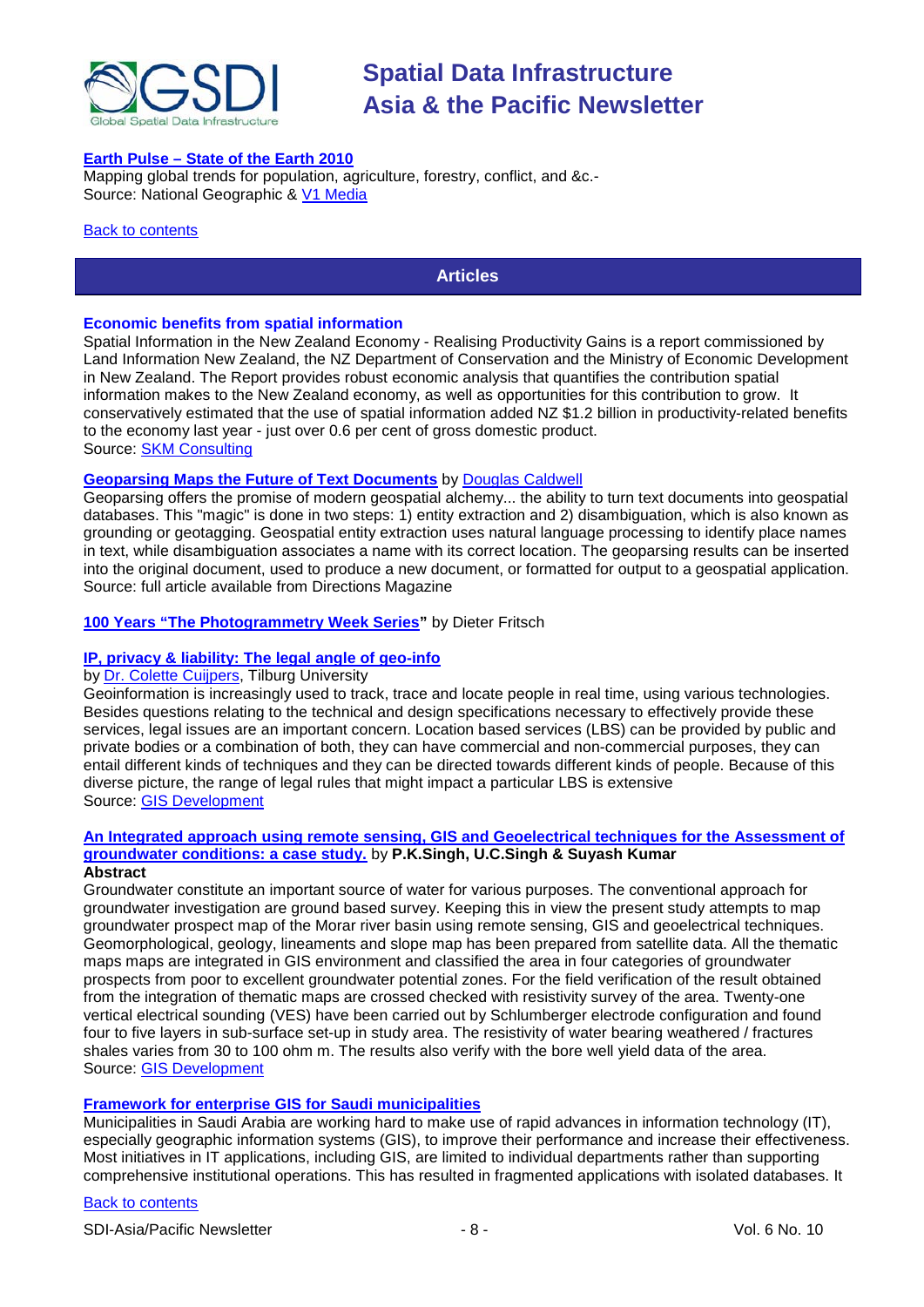

is obvious that the municipalities lack an overall framework to guide them through building reliable IT solutions that care for enterprise or corporate requirements. Because the Saudi municipalities share many commonalities, especially among their business functions and organizational structures, it is believed that a general framework is necessary to help them to develop their IT solutions in general and GIS applications in particular, because the majority of municipal decisions are spatially oriented. This article attempts to provide a framework for enterprise GIS for Saudi municipalities. It starts by reviewing the important issues associated with enterprise GIS to establish the basis for building a framework that is suitable for the Saudi context. The proposed GIS framework emphasizes the enterprise requirements for municipal institutions and considers GIS as a major IT requirement that can be supported by other related technologies. The suggested framework includes three main factors: business functions, tasks and data requirements. The integration of these factors provides the basis on which the municipalities can advance their aim of automating their functions. Discussion of these factors within Saudi context is presented with reference to the Municipality of Jeddah where data were based upon interviews with key municipal officials in 2004. The main finding of this research article is the identification of municipal functions and tasks that pave the way for determining applications required for the corporate IT solution. Furthermore, this article identifies data issues related to municipal data - sources, sharing and management - and calls for establishing a unified municipal data model. Finally, this article suggests that similarities among Saudi municipalities lead us to believe that IT applications can grow reasonably well by partnership among municipalities.

Source: *International Journal of Geographical Information Science* 23(6): 687-702 (June 2009).

# **[How can Digital Cities and SDI connect?](http://www.vector1media.com/dialogue/perspectives/9194-how-can-digital-cities-and-spatial-data-infrastructure-connect)** by Jeff Thurston (of V1 Media)

Digital cities are a topic of high interest today. While they have been discussed for a number of years, technological developments, particularly in the area of 3D and remote sensing have propelled them forward. While geographic information systems (GIS) are natural integrator's of spatial information, their role in spatial data infrastructure (SDI) is well known. A line runs between digital cities and SDI that is closing quickly. How can digital cities and SDI connect?

# <span id="page-8-0"></span>[Back to contents](#page-0-0)

# **Books and Journals**



# **[Foundations of Multidimensional](http://www.directionsmedia.net/store-books/?book_id=711) [and Metric Data Structures](http://www.directionsmedia.net/store-books/?book_id=711)**

In his latest book, *Foundations of Multidimensional and Metric Data Structures*, Hanan Samet, renowned authority on this topic, presents a comprehensive view of spatial data structures and indexing that includes some of his own major algorithms, as well as those of other computer scientists. He is considered an expert on the use of hierarchical data structures such as the quadtree, which is often used to partition a two-dimensional space by recursively subdividing it into four quadrants, thereby providing a means to index the data that they span.

# **[Location-Based Services and Geo-Information Engineering](http://www.amazon.com/exec/obidos/ASIN/0470857374/directionsm00-20)**

Location-Based Services (LBS) are the delivery of data and information services where the content of those services is tailored to the current location and context of a mobile user. This is a new and fast-growing technology sector incorporating GIS, wireless technologies, positioning systems and mobile human-computer interaction. Geo-Information Engineering is the design of dependably engineered solutions to society's use of geographical information and underpins applications such as LBS. These are brought together in this comprehensive text that takes the reader through from source data to product delivery. From Wiley, 2009.



# **[Experimental Geography: Radical Approaches to Landscape, Cartography, and Urbanism](http://www.amazon.com/gp/product/0091636582?ie=UTF8&tag=vectmedi-20&linkCode=xm2&creativeASIN=0091636582)** (2009) By Nato Thompson

A groundbreaking collection of visual research and mapmaking from the past ten years that explores the distinctions between geographical study and artistic experience of the earth.

# **E-book "Essays on Geography and GIS, Vol. 2" by ESRI**

[Back to contents](#page-0-0) *Essays on Geography and GIS*, Vol. 2 by GIS software developer ESRI is published and is available for download free of cost at <<http://www.esri.com/library/bestpractices/essays-on-geography-gis-vol2.pdf> > It is a collection of essays written by many of the top academics in the fields of geography and GIS technology. Previously published individually in the company's ArcNews magazine, the collection of articles provides insight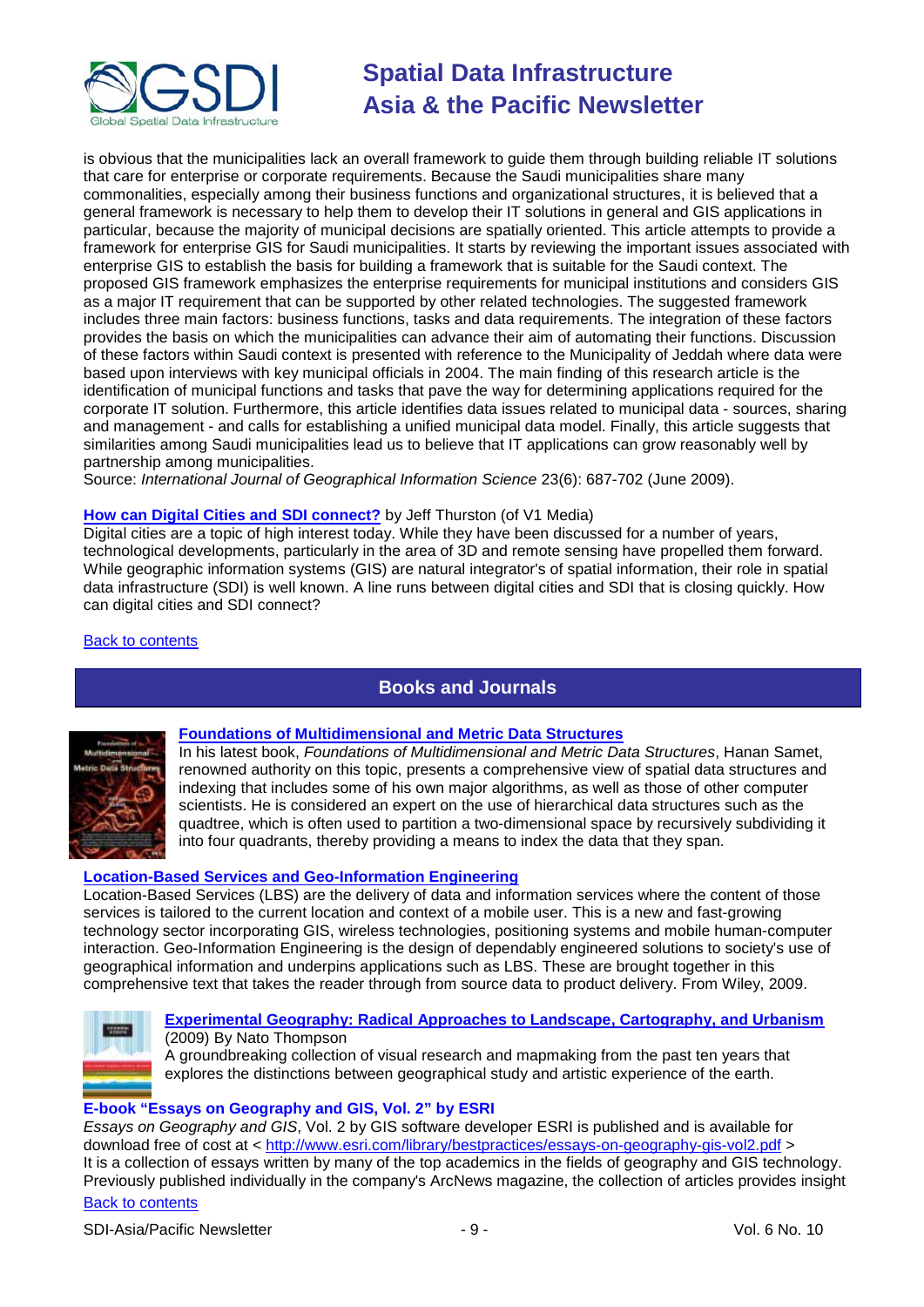

# into the power of spatial thinking.

# **The 12 articles in Essays on Geography and GIS, Vol. 2, include**:

-"GIS: Designing Our Future" by Jack Dangermond

-"Implementing Geographic Information Technologies Ethically" by Harlan J. Onsrud

-"GIScience for Human Rights" by Doug Richardson

-"Transport 2.0: Meeting Grand Challenges with GIScience" by Harvey J. Miller

-"Geography Education and GIS Professional Development" by Doug Richardson

-"Changing the Face of Geography: GIS and the IGU" by Roger F. Tomlinson

- -"Process Models and Next-Generation Geographic Information Technology" by Paul M. Torrens
- -"Geographic Literacy in U.S. by 2025" by Daniel C. Edelson
- -"Geography, GIS, and Mental Health" by Doug Richardson
- -"The National Geospatial Advisory Committee: An Action Agenda" by Anne Hale Miglarese
- -"Global Dialogues: GIScience and Sustainable Development in Africa" by Doug Richardson
- -"Get Involved with Geo-Education Reform" by Daniel C. Edelson

# **[The Implementation and Effectiveness of GIS in Secondary Education: Geographic Information Systems](http://www.amazon.com/exec/obidos/ASIN/363917769X/directionsm00-20)**



Some educators consider GIS to be one of the most promising means for implementing educational reform. However, GIS technology has been adopted by only 1% of American high schools. This research describes the geographic and curricular extent to which GIS technology and methods are being implemented in secondary education in the USA, explains why and how GIS is being implemented, and assesses the effects of GIS-based lessons on teaching and learning. A national survey of 1,520 high schools provided primary data to explain the extent of the implementation. A set of experiments and case studies provided primary data for assessing the effects of GIS. From VDM Verlag, 2009.

# **[Advances in Spatial and Temporal Databases: 11th International Symposium, SSTD 2009](http://www.amazon.com/exec/obidos/ASIN/3642029817/directionsm00-20)**

This volume constitutes the refereed proceedings of the 11th International Symposium on Spatial and Temporal Databases, SSTD 2009, held in Aalborg, Denmark, in July 2009. The 20 revised full papers presented together with three keynotes, seven short papers, and 10 demonstration papers, were thoroughly reviewed and selected from a total of 62 research submissions and 11 demonstration submissions. The papers are organized in topical sections on spatial and flow networks, integrity and security, uncertain data and new technologies, indexing and monitoring moving objects, advanced queries, as well as on models and languages. From Springer, 2009.

# **[Foundations of Multidimensional and Metric Data Structures](http://newsletter.directionsmag.com/link.php?M=145624&N=2031&L=27562)**

In his latest book, *Foundations of Multidimensional and Metric Data Structures*, Hanan Samet, renowned authority on this topic, presents a comprehensive view of spatial data structures and indexing that includes some of his own major algorithms, as well as those of other computer scientists.

# **[Topographic Laser Ranging and Scanning: Principles and Processing](http://newsletter.directionsmag.com/link.php?M=145624&N=2031&L=28020)**

A systematic, in-depth introduction to theories and principles of Light Detection and Ranging (LiDAR) technology is long overdue, as it is the most important geospatial data acquisition technology to be introduced in recent years.

# **[Global Geodetic Observing System: Meeting the Requirements of a Global Society on a Changing](http://newsletter.directionsmag.com/link.php?M=145624&N=2031&L=27370)  [Planet](http://newsletter.directionsmag.com/link.php?M=145624&N=2031&L=27370)**

With the provision of accurate reference frames and observations of changes in Earth's shape, gravity field and rotation, modern geodesy takes a fundamental role for improved understanding of geodynamics, geohazards, the global water cycle, global change, atmosphere and ocean dynamics, and it supports many societal applications that depend on accurate positions. The book provides a comprehensive overview of geodesy's contribution to science and society at large, and it identifies user needs and requirements in terms of geodetic observations and products. Specifications for a global geodetic observing system that would meet these requirements lead to considerations of system design and implementation. From Springer, 2009.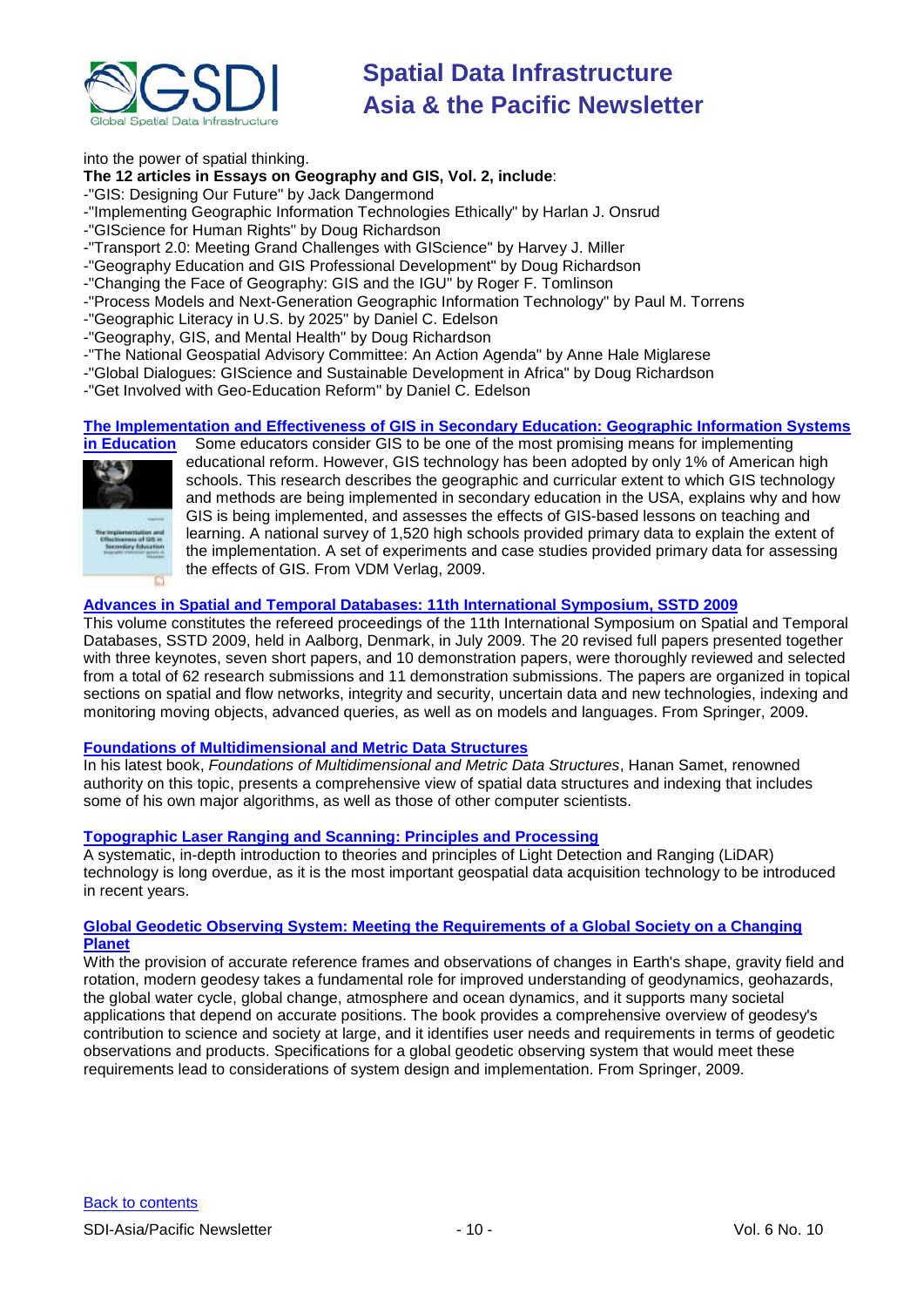

# **Just for Fun !**

# <span id="page-10-0"></span>**MORE BOUNDARY PROBLEMS ?**

**[Virginia's New Wind Farm in W. Virginia?](http://apb.directionsmag.com/archives/6391-Virginias-New-Wind-Farm-in-W.-Virginia.html)**

That's the assertion of Pocahontas County Commission (WV) President Martin Saffer. He says the state boundary shown on Highland New Wind Development's maps doesn't match U.S. Geological Survey maps. That would put one or two of proposed turbines in West Virginia.

The company says it used GPS to determine the bounary. Work on the wind farm started in August of this year. Source: Directions Magazine

# **[How I Learned to Stop Worrying and Love GIS](http://www.megantaylor.org/wordpress/2009/08/28/how-i-learned-to-stop-worrying-and-love-gis/)**

Source: [Megan Taylor](http://www.megantaylor.org/wordpress/author/admin/) blog and [Directions Magazine](http://apb.directionsmag.com/archives/6390-How-Regular-People-Make-Maps.html)

# **ARMCHAIR TRAVELLING**

Artist [Bill Guffey](http://www.bnguffey.com/) uses Google Maps Street View to travel the world and find places to paint. It is certainly a new spin on [plein air](http://en.wikipedia.org/wiki/En_plein_air) painting! Below is his painting of Angwin Vineyards in Angwin, CA, a place that Bill's actually never visited.

Source: [Directions Magazine](http://www.directionsmedia.net/newsletters.archive/index.php?ID=1478)

# **Berliner Buys a Street for €1,000 in Auction Mix Up**

A Berlin resident has purchased a street in Havelsee, a small town outside of the city for €1,000. He lays claim to the pavement, lights, water pipes - everything. This happened as he became aware of an auction where a town representative was expected to purchase the steet for €1, more or less as a matter of procedure but she only brought one euro to the event and felt she could not raise her bid. Source: [The Local \(Germany's News in English\)](http://www.thelocal.de/national/20090826-21495.html) & [V1 Newsletter](http://vector1media.com/vectorone/?p=3528)

# **[American Vice: Mapping the 7 Deadly Sins](http://www.wired.com/culture/education/magazine/17-09/st_sinmaps)**

Source: Wired magazine

# **[Achieve Satisfaction when Beer Mapping](http://beermapping.com/)**

# **[Monopoly Goes Google Maps](http://apb.directionsmag.com/archives/6417-Monopoly-Goes-Google-Maps;-Confuses-Geek-Dad.html)**

All Points Blog readers got a "heads up" on this week's launch of a four-month-long online, Google Maps-based version of Monopoly co-hosted by Hasbro and Google. At launch on Wednesday there was enough demand to slow the Google servers to a crawl. Prospective players hoped to use their 3 million Monopoly starter dollars to buy any real estate they wanted on the Google Map. And as in the board game, the goal is to become the richest player and win. *Wired* sent it's Geek Dad blogger in for a test drive before the craziness; he didn't quite understand the big deal.

Source: Directions Magazine blog

# **Great Wall Expands**

The Great Wall of China stretches 11 km further east than previously thought. The newly discovered section, built during the Qin (221-206 BC) and Han (206 BC to 220 AD) dynasties, was found in northeastern Jilin province.

Chinese archaeologists working in JinLin Province discovered the new section of the Great Wall last year, according to a report by Xinhua news agency last week. They found a 172-metre-long section of ruins in Tonghua county, it said. The wall, built over centuries as a defence against northern barbarian tribes, stretched for more than 8851 kilometres. It included 6259.6 kilometres of actual wall, plus 359.7 kilometres of trenches and 2232.5 kilometres of natural barriers such as hills and rivers, according to the survey.

Source: [Asian Surveying & Mapping](http://www.asmmag.com/news/great-wall-expands)

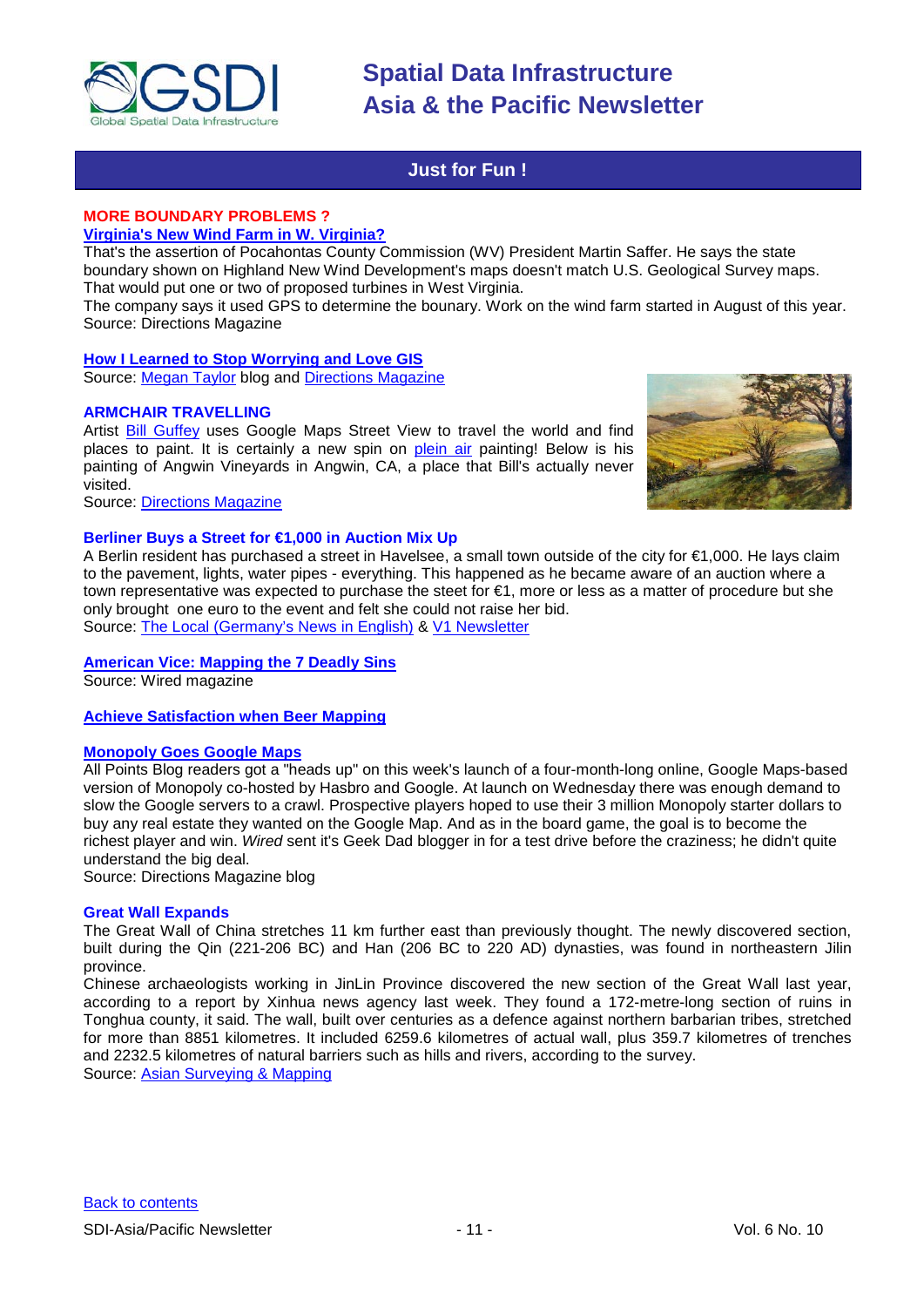

# **Training Opportunities**

# <span id="page-11-0"></span>**[SLA First Scholarship](http://www.asmmag.com/news/sla-first-scholarship)**

Singapore Land Authority, the island's national mapping authority, plans to give scholarships to undergraduates who want to pursue geospatial science and technology-related disciplines. The scholarships will be available for study in both Singapore or overseas. SLA is also working with secondary school students to make them more aware of geospatial technology.

Source: Asia Surveying & Mapping Magazine

# **MacArthur Foundation to Support Sustainable Development Master's Programs Around the World**

Supporting rigorous professional training for future leaders in the field of sustainable development, the John D. and Catherine T. MacArthur Foundation announced today grants totaling \$7.6 million to nine universities in seven countries to establish new Master's in Development Practice (MDP) programs. Source: [V1 Magazine](http://www.vector1media.com/top-stories/corporate-news/macarthur-to-support-sustainable-development-master%92s-programs-around-the-world/)

# **[Forestry GIS User Group Opens for Membership](http://www.vector1media.com/top-stories/corporate-news/forestry-gis-user-group-opens-for-membership/)**

ESRI has launched a new user group specifically for its forestry and timberland management customers. The newly formed ESRI Forestry Group (EFG) will build opportunities for foresters to learn about business solutions, network with like-minded professionals, and develop professional growth. Source: Vector1Media

# **UNIGIS MSc now in Australia**

The international UNIGIS MSc postgraduate degree is now offered in Australia through the UNIGIS study centre at the University of Canberra, ACT. Students are invited to enrol in a joint programme combining the capacities from the University of Canberra and University of Salzburg, Austria.

This new UNIGIS study centre is led by Prof. George Cho at the Institute of Applied Ecology, University of Canberra. It offers in-service distance education for professionals interested in GIS and Geoinformatics. Courses towards the MSc will be launched with an on-site workshop in later in 2009 and lead students to recognized international academic degrees.

Source: [http://www.unigis.net](http://www.unigis.net/)

# **Cours International - [Navigation et Services Basés sur le Positionnement par Satellite](http://www.enssup.gov.ma/craste/index.php?option=com_content&task=view&id=29&Itemid=1)**

Rabat, Maroc, du 28 septembre au 24 Octobre 2009

[International Training Course, Satellite Navigation and Location Based Services, hosted by African Regional Centre of Space Sciences and Technologies, in collaboration with International Committee (ICG) and United Nations of Office of Outer Space Affairs]

# [Télécharger Bulletin d'inscription](http://www.enssup.gov.ma/craste/media/bulletin_inscription.rtf)

# [Télécharger le programme](http://www.enssup.gov.ma/craste/images/craste_web/programme1.pdf)

L'objectif global de ce cours de formation est de sensibiliser les participants au potentiel de la technologie de navigation par satellite et à ses applications, en mettant un accent particulier sur les services basés sur le positionnement.

Les participants seront initiés auxfondements technologiques de lanavigation globale par satellites, ainsi qu'à l'exploitation opérationnelle de ces systèmes, dans différentes configurations possibles d'utilisation de ces systèmes.

Au terme de la formation, les participants disposeront des qualifications nécessaires pour l'exploitation des connaissances acquises dans leurs propres organismes, autant dans les applications de base des systèmes de navigation par satellite que pour le développement de services à valeur ajoutée. Contacte: [Abderrahmane TOUZANI,](mailto:touzani@emi.ac.ma) Director, CRASTE-LF.

**[3éme session de Formation Post-Graduée en Météorologie par Satellite et Climat Mondial](http://www.enssup.gov.ma/craste/media/MSCM_2009_Annonce.rtf)**, Rabat, Maroc

Centre Régional Africain des Sciences et Technologies de l'Espace en Langue Française [\(CRASTE-LF\)](http://www.enssup.gov.ma/craste/) **Date limite date de réception des candidatures:** 1er octobre 2009

# Début des cours: 15 novembre 2009

[Back to contents](#page-0-0) Le programme de formation, d'une durée globale de 9 mois, comporte une introduction aux concepts de base dans les disciplines telles la météorologie, la climatologie, l'océanographie, la physique de l'atmosphère, les mathématiques etc. Il aborde dans une seconde partie le traitement d'images et les Systèmes d'information géographique ainsi que la collecte des données spatiales et leurs applications. La troisième partie est dédiée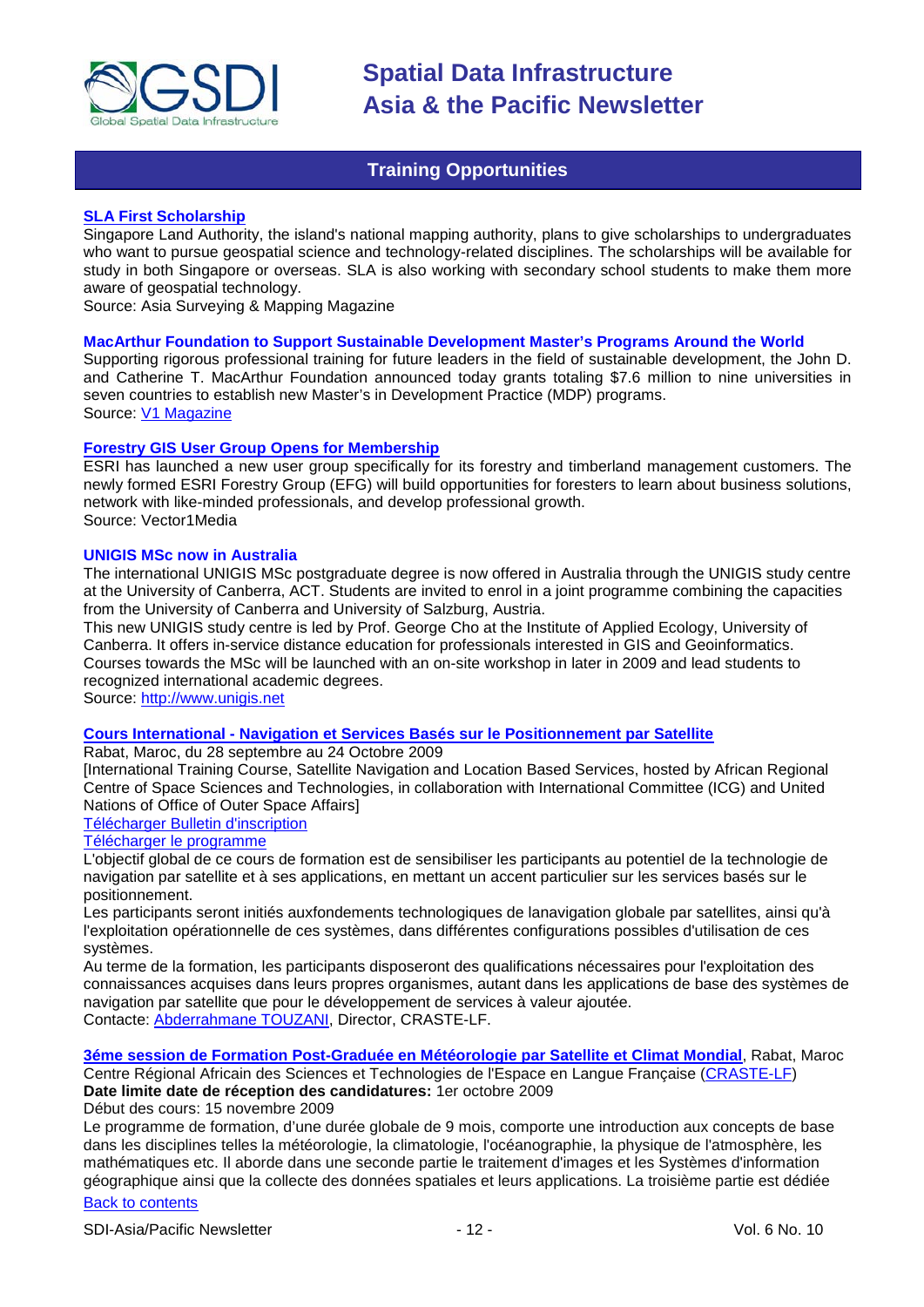

aux modèles numériques incluant l'assimilation de données satellitaires ainsi que les questions relatives au climat global (Climatologie basée sur les données spatiales, le changement climatique et ses impacts). Les questions environnementales telles la chimie de l'atmosphère, les protocoles environnementaux et la gestion des catastrophes sont également abordées. Il intègre de nombreux travaux dirigés et pratiques, permettant aux participants d'acquérir l'expérience nécessaire dans l'utilisation des données satellitaires pour les études météorologiques et climatiques. Cette expérience se matérialisera à travers la réalisation d'un projet-pilote.

# **[Trimble Seminars](http://www.trimble.com/mgis/webinars.shtml)**

Trimble will launch a new series of web seminars for people with an interest in GPS and GIS.They will be offered every 4-6 weeks. The schedule for upcoming Webinars includes: an introduction to the new Yuma rugged tablet computer and VRS. Visit the **Trimble website** for more information. Source: [Asian Surveying & Mapping](http://www.asmmag.com/news)

<span id="page-12-0"></span>[Back to contents](#page-0-0)

# **Funding Opportunities, Awards, Grants**

# **Sol Katz Award for Geospatial Free and Open Source Software - Call for Nominations**

The Open Source Geospatial Foundation would like to open nominations for the 2009 Sol Katz Award for Geospatial Free and Open Source Software.

Nominations for the Sol Katz Award should be sent to **SolKatzAward@osgeo.org** with a description of the reasons for this nomination. Nominations will be accepted until midnight UTC on October 9th. A recipient will be decided from the nomination list by an OSGeo designated selection committee. Source: [OSGEO](http://www.osgeo.org/node/952)

# **The Global Spatial Data Infrastructure Association is pleased to announce its Small Grants Program for the year 2009-10.**

# **Summary:**

- \* Awards for spatial data infrastructure or EOS-related activities in economically disadvantaged nations,
- \* Application deadline of 1 October 2009,
- \* 4000 words maximum,

\* Awards of \$2500 USD in cash and/or contributed volunteer professional services for the project

Please visit the<http://www.gsdi.org/node/175> to familiarize yourself with the application process. Please note that proposals are due on 1 October 2009. Please e-mail them to: Societal Impacts Committee, GSDI Association, < [grants@gsdi.org](mailto:grants@gsdi.org) >

# **[New India Region for Navteq LBS Challenge](http://www.lbschallenge.com/)**

Navteq is expanding its Global LBS Challenge to include India and South America as dedicated competition regions. With these additional tracks, the Challenge has expanded to cover five regions, including Europe/Middle East/Africa, North America and the Asia Pacific.

Registration for all five regions is now open. Details for India, the Asia Pacific and South America are yet to be released.

The competition, now in its 7th year, invites developers to build innovative applications for navigation devices that use Navteq maps.

Navteq says the addition of the India and South America tracks 'reflects the global interest in location-based services', and the company's desire to tap into the innovation of these communities and support emerging markets.

The 2010 challenge also introduces new features to encourage wider participation and provide greater industry exposure for contestants. One such feature is new 'Best Of…' recognitions to individual applications, for example Best Use of User Generated Content, Best Use of Location-Based Advertising, and Best Use of Pedestrian Content (see regional rules for details).

Another new feature is that the Challenge will now accept applications for any platform and device, provided they use Navteq map data.

Source: [Asian Surveyting & Mappping](http://www.asmmag.com/news/new-india-region-for-navteq-lbs-challenge)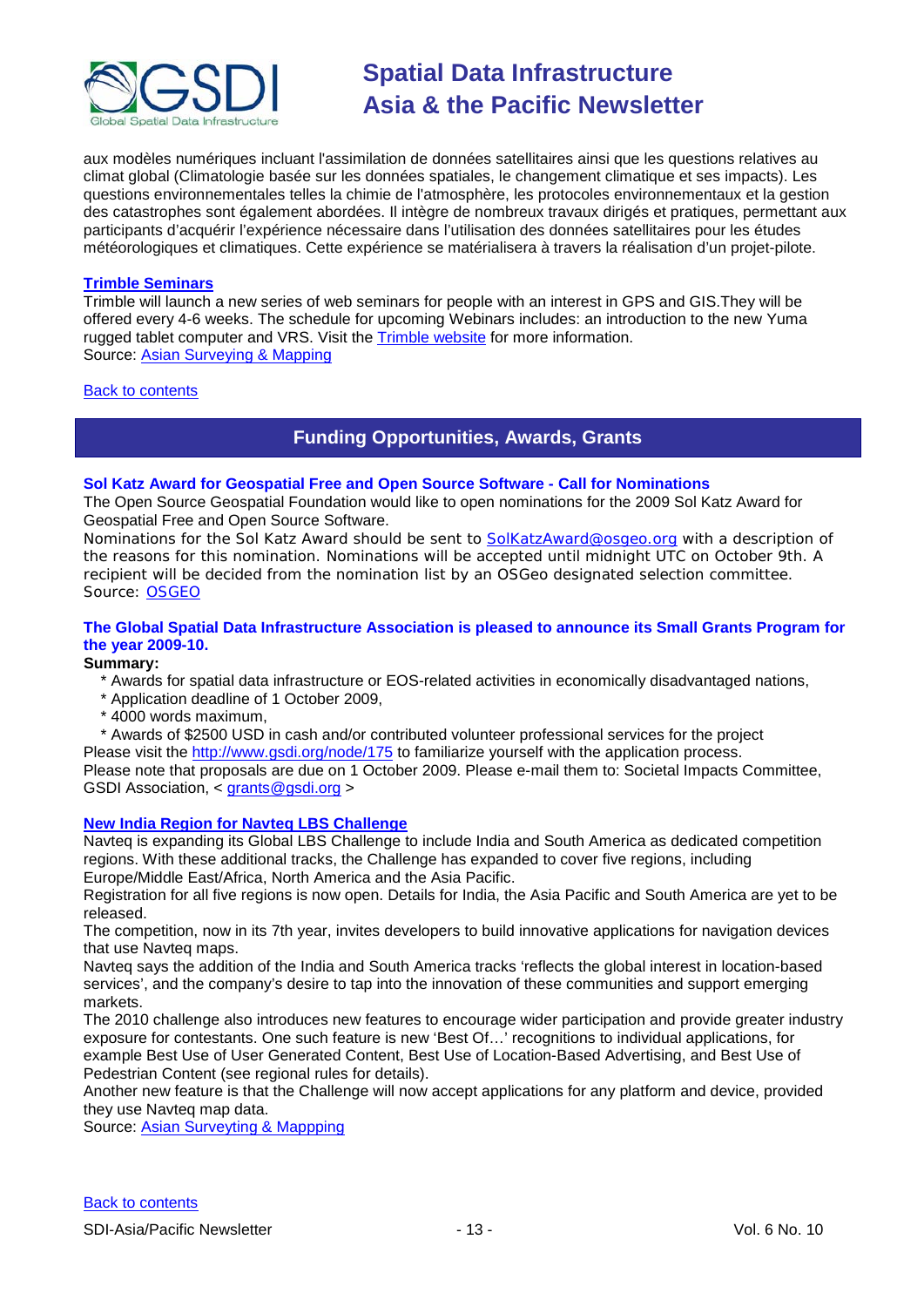

# **Celebrate World Space Week 2009**

UN-declared World Space Week, October 4-10 annually, is the largest public space event on Earth and the best time each year for teachers to use space to excite students about learning. During World Space Week, you are encouraged to use space-themed activities, such as those from < [www.worldspaceweek.org/education](http://www.worldspaceweek.org/education) >, NASA, and other sources. To show how your classroom is part of this global celebration, [please register.](http://www.worldspaceweek.org/new_event.php) To recognize creative use of space to inspire students, World Space Week Association will recognize several participating teachers with \$500 grants this year. For further information, [contact: Jim Volp,](mailto:jvolp@worldspaceweek.org) Director Educational Relations, World Space Week Association.

# **Wanted: Innovative Solutions to the World's Water Crisis - Reward \$75,000**

The inaugural *Imagine H2O Prize competition* is open for submissions. The competition offers prizes of \$70,000 in cash and in-kind services, which will be awarded to the business plans that promise the greatest breakthroughs in the efficient use and supply of water.

The **Imagine H2O Prize** is designed to encourage entrepreneurs, investors, inventors and academics around the world to address water challenges. This inaugural business plan competition focuses on solutions to improve water efficiency in agriculture, commercial, industrial or residential applications, such as water demand reduction, improved water use, water recycling and/or reuse.

Entries will be accepted from around the world **beginning September 1 through November 16, 2009**. Winners will be announced at a showcase event in early 2010. The annual competition will feature a different waterrelated prize topic each year. For more details, go to:< [www.imagineh2o.org](http://rs6.net/tn.jsp?et=1102692682168&s=1648&e=001KNi8O8J5HTNvrducYEz93jzs97payj6xBdqU73x1GxZ2_e9wno_QSh4jw8c1b0LMi0GaB0OcyojMd-qpO3iXgY3eelXd7F_R3RS_OTixRrI95HaASwT5gQ==) >. Source: [Vector 1 Media](http://www.vector1media.com/top-stories/environment/wanted%3a-innovative-solutions-to-the-world%27s-water-crisis-%11-reward-%2475,000/)

# **A new competition offered by the Journal of maps**

The Journal of Maps are having a competition to develop the best Google Maps mashup. Use **[JoM GeoRSS](http://journalofmaps.com/about.php?helpfile=smartyRSS.xml)  [feed](http://journalofmaps.com/about.php?helpfile=smartyRSS.xml)** and GoogleMaps API. The contest runs from now until 11:59pm on Thursday, 31 December 2009. Entry is straightforward: just email [googlemap@journalofmaps.com](mailto:%20googlemap@journalofmaps.com) giving a brief description of the project and a link to the code or project home page. For the winner there is £200 payable via PayPal. Source: [GIS Lounge](http://gislounge.com/journal-of-maps-google-maps-mashup-competition/)

The FIG Foundation has decided to make a number of awards in connection with the 2010 FIG Congress in Sydney next April. The flagship award will be **the 2010 FIG Foundation Fellowship**, which will provide full funding for the Fellow to attend the Congress.

The FIG Foundation is an independent body within the FIG family which raises and disburses funds for the development of the surveying profession and surveyors. In addition to the Fellowship, the Foundation will award up to six grants which will provide €500 funding (about \$1000) and free registration to the Congress.

The Fellowship and Awards are open to all nationals of countries designated by the World Bank as low or lower middle income economies. To qualify, a person must live in one of these countries.

The [World Bank](http://web.worldbank.org/WBSITE/EXTERNAL/DATASTATISTICS/0,,contentMDK:20421402~pagePK:64133150~piPK:64133175~theSitePK:239419,00.html#Low_income) includes such countries as Bangladesh, Cambodia, Indonesia, Laos, Myanmar Nepal and Timor-Leste and Vietnam.

Successful applicants must have a technical paper accepted for the Congress through the peer review process. The closing date for submission of papers for peer review to FIG, and for [the application form](http://www.fig.net/figfoundation/foundation_award_2009.pdf) to the Foundation, is 22 September 2009.

**NOTE: the award is confined to those who will have submitted their papers by 22 September.**

# **Bugs, Turtles and Whales Have a LOCATION 2 — Kids Art Contest**

Who says kids aren't location aware? "From a tiny insect to a huge blue whale, all animals have a place they call home. Their home — called a habitat — provides them with the food, water and shelter they need to survive. An art contest for grades  $2 - 4$  challenges young scientists and artists to become wildlife investigators by exploring habitats, small and large, in their backyard or around the world, and then draw a picture showing what they learned. Artwork might focus on one animal or many, from an area as small as a single habitat or large as a biome. "Habitat: Imagine That!" is the 14th annual art contest held by the Institute for Global Environmental Strategies (IGES) in Arlington, Va, USA.

Source: [V1 Media](http://vector1media.com/vectorone/?p=3824)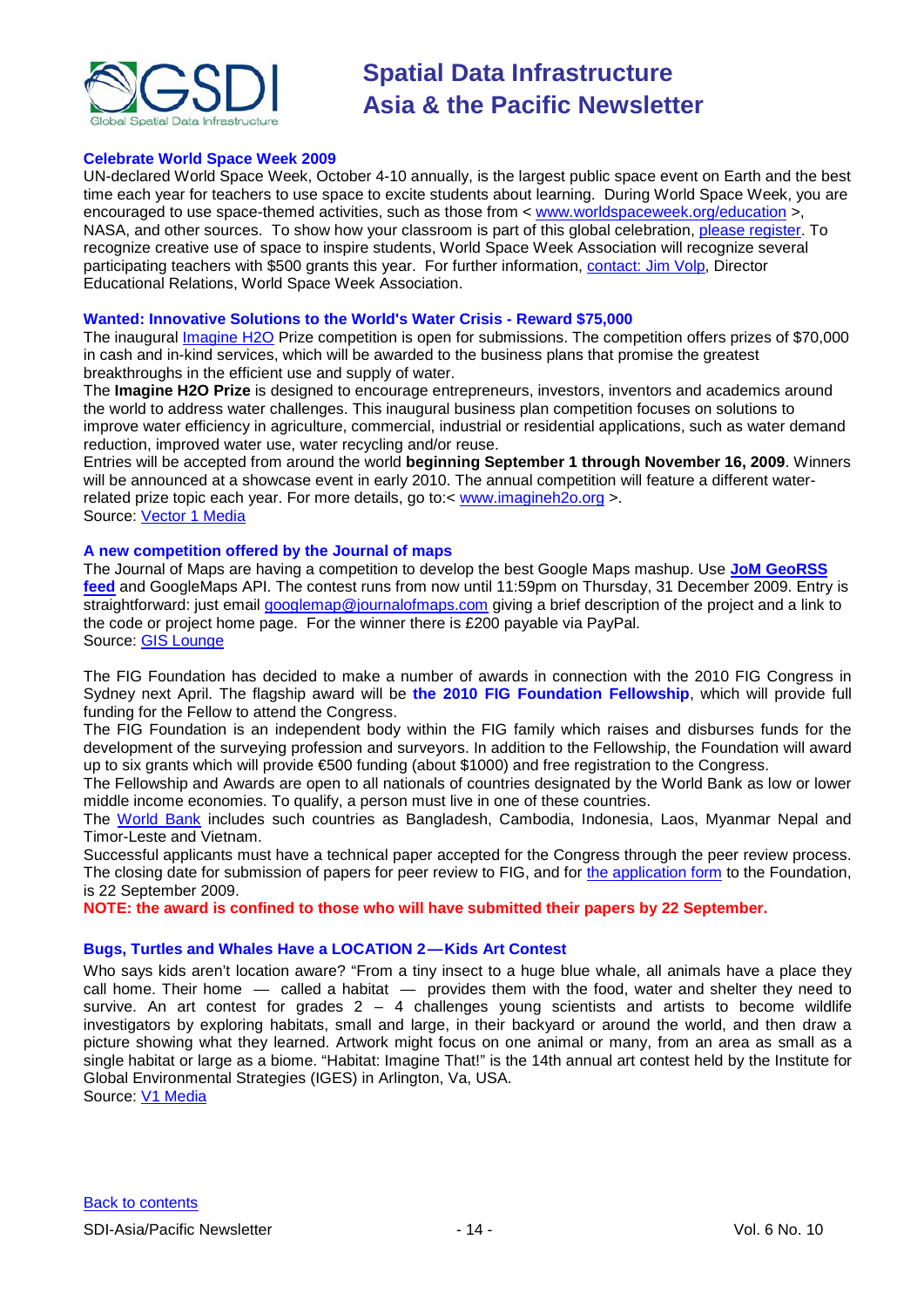

# **Employment Opportunities**

# <span id="page-14-0"></span>**Spatial Jobs Online (Australia) Because of tight application closing dates the editors provide these**

**websites for employment seekers to access directly:** <<http://www.spatialjobs.com.au/> > and < [http://www.GISjobs.com.au](http://www.gisjobs.com.au/) >

# **Looking for a GIS - Geomatics Job in Canada?** (from V1 Magazine)

Here are some links:

1) [Geomatics Canada Job Site;](http://geomaticscanada.com/jobs.cfm) 2) [GeographyJobs.ca;](http://www.geographyjobs.ca/) 3) [GoGeomatics Canada;](http://canada.gogeomatics.net/frmHome.aspx) 4) [Geomatics Employment](http://gisjobs.ca/)  **[Center](http://gisjobs.ca/)** 

# **Positions at Singapore Earth Observatory**

The Earth Observatory of Singapore (EOS) is a Research Centre of Excellence, funded by Singapore's National Research Foundation, Ministry of Education, and Nanyang Technological University. Research at EOS focuses on understanding Southeast Asia's dynamic oceans, atmosphere and tectonic plates and characterizing the tectonic, volcanic and climatic processes responsible for these hazards. These scientific characterizations will promote forecasts of natural processes that will aid governments, communities and businesses to anticipate and adapt creatively to these environmental challenges, as well as develop and implement visionary policies. Dynamic and competent individuals are invited to fill the following positions:

**[Research:](http://www.earthobservatory.sg/careers/jobopenings_research.php)**

Research Fellow / Research Associate in Tsunami Evacuation Simulation

Research Fellow in Regional Climate Modeling

PhD student in Regional Climate of Southeast Asia

Research Fellows in Computational Seismology and Site-Response Analysis (3 positions)

# **[Technical](http://www.earthobservatory.sg/careers/jobopenings_technical.php)**:

GPS Analyst

**[Education & Outreach](http://www.earthobservatory.sg/careers/jobopenings_educationandoutreach.php)**:

Curriculum Development Specialist

More information about the Observatory and job opportunities can be found at [www.earthobservatory.sg](http://www.earthobservatory.sg/) . Interested applicants are invited to submit a full CV, including academic qualifications, research records and names and contact details of two referees, to: [eos\\_humanresources@ntu.edu.sg](mailto:eos_humanresources@ntu.edu.sg).

# **Selection will commence immediately.**

Thanks to Kate Lance for bringing these positions to our attention.

# **[Ramsar opening for Intern/Assistant Advisor for Asia-Oceania](http://www.ramsar.org/cda/ramsar/display/main/main.jsp?zn=ramsar&cp=1-26-76%5e23934_4000_0__)**

The Ramsar Secretariat welcomes applications for the position of Intern/Assistant Advisor for the Asia-Oceania region, a 12-month posting (possibly extendable up to 18 months) in the Ramsar Secretariat in Gland, Switzerland to begin in mid-February 2010 (the expected start date of 11 January 2010 mentioned in the online announcement is incorrect).

IUCN, the International Union for Conservation of Nature, provides administrative services for the Ramsar Convention, and more information and online application for this post is available on the [IUCN website.](http://hrms.iucn.org/iresy/index.cfm?event=vac.show&vacId=126) Here is a checklist of Ramsar's requirements for this position:

\* You are under 30 years old.

\* You have a university degree (preferably a post-graduate qualification) in a subject relevant to wetland conservation and sustainable use, such as, biology, hydrology, marine sciences, natural resources management, land use planning, geography or anthropology/sociology.

\* You are a national of countries in the Asia-Oceania region and have lived most of your life in the region.

\* You have perfect fluency in English.

# **The deadline for applications is 9 October 2009.**

Note: A candidate should SUBMIT HIS/HER APPLICATION ONLINE, USING [THE LINK ABOVE.](http://hrms.iucn.org/iresy/index.cfm?event=vac.show&vacId=126) No other method of application will be considered.

# **[International Automated Mapping \(Leyte and Bohol\) & GIS/ IT Adviser, Philippines](http://www.landequity.com.au/consulting_opportunities.htm)**

The Land Administration and Management Project - Phase II (LAMP II) is part of a long-term commitment by the Government of the Philippines (GOP) to Land Administration and Management (LAM) reform. Land Equity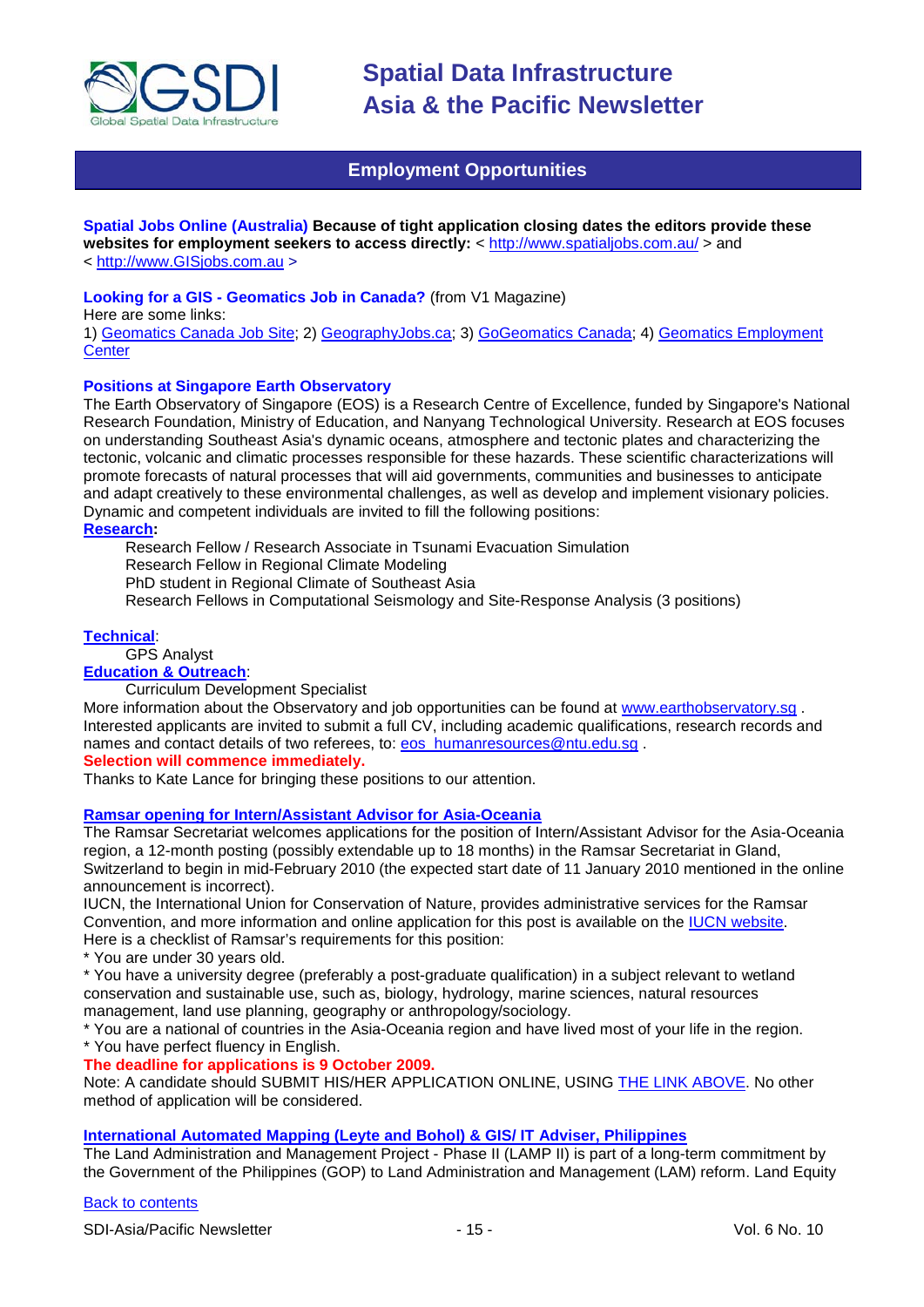

International (LEI) seeks an International Automated Mapping (Leyte and Bohol) & GIS/ IT Adviser for a 140 day position in the Philippines, commencing in October 2009. Deadline: 6 October 2009

#### <span id="page-15-0"></span>**[Back to contents](#page-0-0)**

# **Conferences, Events**

For upcoming events of global or major international interest, please visit the [upcoming conference list o](http://gsdi.org/events/upcnf.asp)n the GSDI website.

#### **[FIG 2010 Pre-Congress Program](http://www.asmmag.com/news/fig-2010-pre-congress-program)**

Online registration is now open for the FIG surveying congress to be held in Sydney, 11-16 April 2010. A local surveyor, John Brock, has arranged a history seminar on the two days leading up to the congress (9-10 April). Technical tours have also been organised, including a boat trip to historic Fort Denison. Source: [Asia Surveying and Mapping Magazine](http://www.asmmag.com/news/fig-2010-pre-congress-program)

# **The editors welcome news of conferences & events from the newsletter subscribers**

| <b>Date</b>            | <b>Location</b>  | <b>Event</b>                                                                                                                  |
|------------------------|------------------|-------------------------------------------------------------------------------------------------------------------------------|
| October 2009           |                  |                                                                                                                               |
| 4-8 October,           | Cleveland, Ohio, | <b>NSGIC(National States Geographic Information Council) 2009</b>                                                             |
|                        | <b>USA</b>       | <b>Annual Conference</b>                                                                                                      |
| 5-7 October            | Westminster,     | Location Intelligence Conference 2009. Westin Westminster                                                                     |
|                        | Colorado         | Hotel in Westminster, Colorado.                                                                                               |
| 5-8 October            | Attica, Greece   | IXth International Scientific & Technical Conference                                                                          |
| "NEW"                  |                  | From imagery to map: digital photogrammetry technologies                                                                      |
|                        |                  | Telephone +7-495-720-5127                                                                                                     |
|                        |                  | $Fax + 7-495-720-5128$<br>$\bullet$                                                                                           |
|                        |                  | <b>Contact Elena Voronina</b>                                                                                                 |
|                        |                  | <b>Email conference@racurs.ru</b>                                                                                             |
| October, 6-8           | Manchester, UK   | Registration for the <b>Fourth Annual International Airport GIS</b>                                                           |
|                        |                  | <b>Conference</b> is open announced IAAE and AAAE. Drawing airport                                                            |
|                        |                  | GIS, government officials, consultants and vendors from around the                                                            |
|                        |                  | world.                                                                                                                        |
| October 7              | Washington, D.C. | The Open Geospatial Consortium, Inc. (OGC®) will hold a Spatial                                                               |
| "NEW"                  |                  | Law and Policy Summit at The Westin Washington, D.C. City<br>Center on October 7, 2009. Professionals from government and the |
|                        |                  | private sector whose work involves laws and policies related to                                                               |
|                        |                  | geospatial technology are invited to register and attend.                                                                     |
|                        |                  | This event will feature a keynote talk by Robert W. Corell, Vice                                                              |
|                        |                  | President of Programs at The Heinz Center. Noted for his role in                                                              |
|                        |                  | climate science research, Dr. Corell has served as a Senior Policy                                                            |
|                        |                  | Fellow at the Policy Program of the American Meteorological                                                                   |
|                        |                  | Society and as a Senior Research Fellow in the Belfer Center for                                                              |
|                        |                  | Science and International Affairs at Harvard University's Kennedy                                                             |
|                        |                  | School of Government.                                                                                                         |
| 7 - 9 October          | Taipei, Taiwan   | <b>GIS in the Humanities and Social Sciences 2009 International</b>                                                           |
|                        |                  | <b>Conference.</b>                                                                                                            |
|                        |                  | <b>Alternative URL</b>                                                                                                        |
| 12-16 October          | Kuala Lumpur,    | FIG Commission 7 Annual Meeting and one-day International                                                                     |
|                        | Malaysia         | <b>Symposium</b>                                                                                                              |
| <b>15 October 2009</b> | Taichung,        | 2009 Urban Geographical Information System Forum                                                                              |
|                        | Taiwan           | <b>Contact</b>                                                                                                                |
| 15-16 Oct 2009         | Taichung,        | <b>Annual Conference of Taiwan Geographic Information Society</b>                                                             |
|                        | Taiwan           | Online registration deadline: Sep 25, 2009.                                                                                   |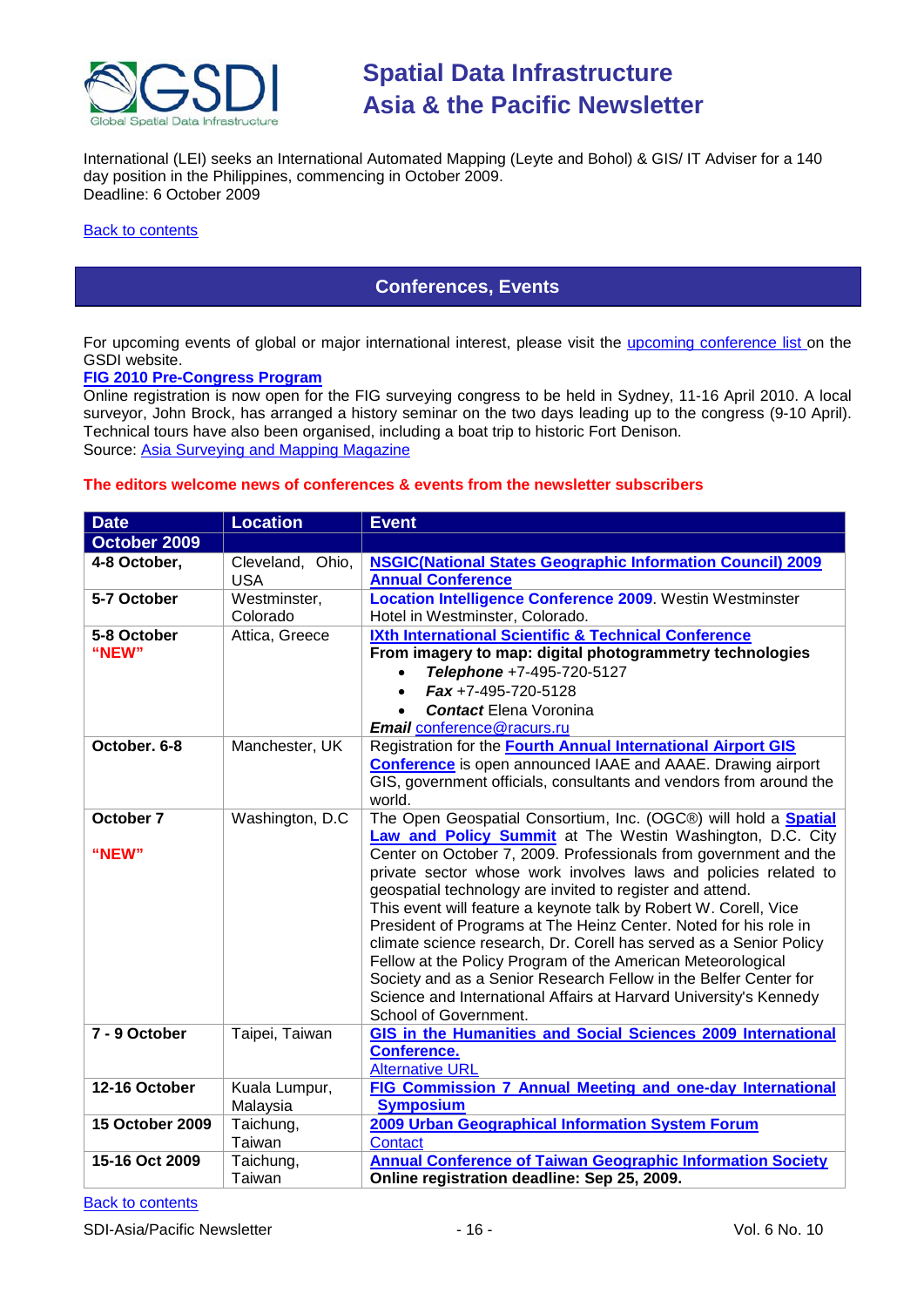

| 19-22 October           | Hanoi, Vietnam       | <b>7th FIG Regional Conference</b><br>awaiting Timeline for registration and submission of abstracts,<br>papers, and presentations<br><b>Conference Website</b><br><b>FIG Regional Conference FAO Workshop</b><br>Friday, 17 Jul 2009 05:29 AM<br>7th FIG Regional Conference (19-22 October, Hanoi) will include a<br>2-day regional consultation meeting on the FAO Voluntary<br>Guidelines for responsible governance of tenure of land and other<br>natural resources. The conference will also include a special<br>workshop on Asia Pacific Reference Frame.                                                                                                                                                                                                                                                                                                                                                                                                                                                                                                                                   |
|-------------------------|----------------------|------------------------------------------------------------------------------------------------------------------------------------------------------------------------------------------------------------------------------------------------------------------------------------------------------------------------------------------------------------------------------------------------------------------------------------------------------------------------------------------------------------------------------------------------------------------------------------------------------------------------------------------------------------------------------------------------------------------------------------------------------------------------------------------------------------------------------------------------------------------------------------------------------------------------------------------------------------------------------------------------------------------------------------------------------------------------------------------------------|
| 20-23 October           | Sydney, Australia    | <b>FOSS4G 2009 Call for Abstracts</b><br><b>Email</b><br>The Organising Committee would like to welcome all interested<br>participants to submit abstracts for presentations for the Free and<br>Open Source Software for Geospatial conference (FOSS4G), being<br>held in Sydney, Australia October 20-23. FOSS4G<br>Email <sub>2</sub><br><b>Latest Press Release</b><br>For more information or to keep informed from the FOSS4G<br>Organising Committee, join the email list or twitter feed at:<br>< http://2009.foss4g.org/contacts/ >.                                                                                                                                                                                                                                                                                                                                                                                                                                                                                                                                                        |
| 25 October              | Bangkok,<br>Thailand | 16th Meeting of ISCGM (International Steering Committee for<br><b>Global Mapping)</b>                                                                                                                                                                                                                                                                                                                                                                                                                                                                                                                                                                                                                                                                                                                                                                                                                                                                                                                                                                                                                |
| 26-30 October           | Bangkok,<br>Thailand | 18th UNRCC AP/15th PCGIAP Meeting<br>(18th UN Regional Cartographical Conference for Asia and the<br>Pacific)<br><b>NOTE:</b> the 16th Meeting of the International Steering Committee for<br>Global Mapping (ISCGM), 25 October 2009, Bangkok, Thailand, will<br>be held in conjunction with UNRCCAP.<br><b>Call for papers</b><br>The Conference theme is "Spatial Enablement and the Response to<br>Climate Change and the Millennium Development Goals?. You are<br>encouraged to submit technical papers on achievements and<br>developments in geographical information in addressing national,<br>regional and global issues including:<br>(i) Strategy, policy, economic and institutional issues;<br>(ii) Spatial data infrastructure and spatially enabled Government;<br>(iii) Geospatial data collection, management and dissemination;<br>(iv) Best practices and applications; and<br>(v) Disaster management.<br>Papers are required to be e-mailed, in Microsoft Word or PDF<br>format, to the United Nations Secretariat at $\lt$ zewoldi@un.org > no<br>later than 21 August 2009. |
| 26-29 October           | Kampala Uganda       | <b>AFRICAGIS 2009; International Conference</b>                                                                                                                                                                                                                                                                                                                                                                                                                                                                                                                                                                                                                                                                                                                                                                                                                                                                                                                                                                                                                                                      |
| <b>November</b><br>2009 |                      |                                                                                                                                                                                                                                                                                                                                                                                                                                                                                                                                                                                                                                                                                                                                                                                                                                                                                                                                                                                                                                                                                                      |
| Oct 31 - Nov 01         | Hobart,              | <b>IMTA Asia Pacific Regional Conference &amp; Trade Show</b>                                                                                                                                                                                                                                                                                                                                                                                                                                                                                                                                                                                                                                                                                                                                                                                                                                                                                                                                                                                                                                        |
|                         | Tasmania             | <b>Description Mapping Matters</b>                                                                                                                                                                                                                                                                                                                                                                                                                                                                                                                                                                                                                                                                                                                                                                                                                                                                                                                                                                                                                                                                   |
| "NEW"                   |                      | <b>Organiser International Map Trade Association Asia Pacific</b><br>Region<br>Telephone + 61-8-8357-1777<br>Fax +61-8-8357-3001<br>$\bullet$<br><b>Contact Noleen Zander</b><br>Email imtaaspac@chariot.net.au                                                                                                                                                                                                                                                                                                                                                                                                                                                                                                                                                                                                                                                                                                                                                                                                                                                                                      |
| 2-6 November            | Quebec City          | The Standards Council of Canada is hosting the next <b>International</b>                                                                                                                                                                                                                                                                                                                                                                                                                                                                                                                                                                                                                                                                                                                                                                                                                                                                                                                                                                                                                             |
| "NEW"                   |                      | <b>Standards Organization (ISO) Technical Committee (TC) 211</b><br>meeting. ISO/TC 211 develops international technical standards for<br>Geographic Information and Geomatics.                                                                                                                                                                                                                                                                                                                                                                                                                                                                                                                                                                                                                                                                                                                                                                                                                                                                                                                      |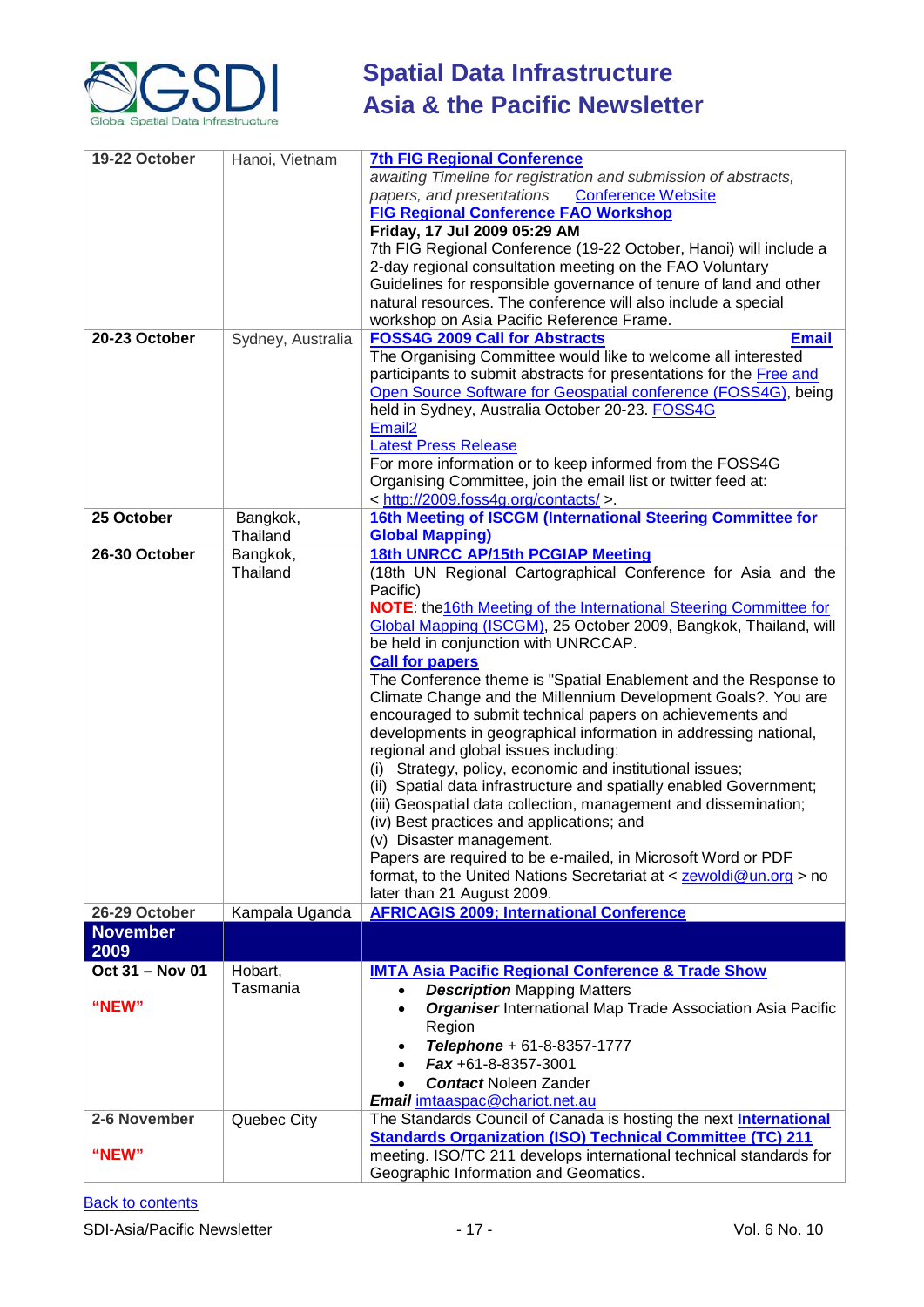

| 10-12 November                        | St Petersburg,<br>Florida, USA  | <b>Fifth National GIS in Transit Conference</b><br>Website: http://www.urisa.org/gis_transit                                                                                                                                                                                                                                                                                                                                                                                                                                                                                                                                                                                                                                                                                                               |
|---------------------------------------|---------------------------------|------------------------------------------------------------------------------------------------------------------------------------------------------------------------------------------------------------------------------------------------------------------------------------------------------------------------------------------------------------------------------------------------------------------------------------------------------------------------------------------------------------------------------------------------------------------------------------------------------------------------------------------------------------------------------------------------------------------------------------------------------------------------------------------------------------|
| 10-12 November                        | Bahrein                         | 2009 ESRI Middle East & North Africa User Conference                                                                                                                                                                                                                                                                                                                                                                                                                                                                                                                                                                                                                                                                                                                                                       |
| "NEW"                                 |                                 | Email                                                                                                                                                                                                                                                                                                                                                                                                                                                                                                                                                                                                                                                                                                                                                                                                      |
| 11-13 November                        | Perth,                          | <b>WALIS Forum 2009</b>                                                                                                                                                                                                                                                                                                                                                                                                                                                                                                                                                                                                                                                                                                                                                                                    |
| "NEW"                                 | Western                         | Telephone +61-8-9273-7042<br>$\bullet$                                                                                                                                                                                                                                                                                                                                                                                                                                                                                                                                                                                                                                                                                                                                                                     |
|                                       | Australia                       | <b>Contact Melissah MacKenzie</b><br>$\bullet$                                                                                                                                                                                                                                                                                                                                                                                                                                                                                                                                                                                                                                                                                                                                                             |
| 15-22 November                        | Santiago, Chile                 | <b>XXIV International Cartographic Conference</b>                                                                                                                                                                                                                                                                                                                                                                                                                                                                                                                                                                                                                                                                                                                                                          |
| $16 - 18$<br><b>November</b><br>"NEW" | St. Petersburg,<br>Florida      | Fifth National GIS in Transit Conference Program Unveiled<br>"The Route to Success in Transit GIS," This biennial conference will<br>focus on the growing role of GIS in supporting planning, service<br>delivery, and decision making in public transit. Recognizing the<br>importance of the conference, both the Transportation Research<br>Board (TRB) and the American Public Transportation Association<br>(APTA) have endorsed the event.                                                                                                                                                                                                                                                                                                                                                           |
| $16 - 19$<br><b>November</b>          | San Antonio,<br>Texas, USA      | <b>ASPRS / MAPPS 2009 Fall Conference</b>                                                                                                                                                                                                                                                                                                                                                                                                                                                                                                                                                                                                                                                                                                                                                                  |
| 17-20 November                        | Denver, USA                     | <b>7th William T. Pecora Memorial Remote Sensing Symposium</b><br>E-mail                                                                                                                                                                                                                                                                                                                                                                                                                                                                                                                                                                                                                                                                                                                                   |
| 25-27 November                        | Hyderabad, India                | <b>ISPRS Workshop on Geospatial Data Cyber Infrastucture</b><br>The ISPRS is inviting abstracts for an international workshop on<br>Geospatial Data Cyber Infrastructure and Real-time Services, with<br>an emphasis on Disaster Management (25-27 November,<br>Hyderabad). Themes include web-based geospatial services, data<br>management, predicitve modelling for disaster management,<br>decision support systems and participatory mapping using high<br>resolution imagery.                                                                                                                                                                                                                                                                                                                        |
| 30 November -<br>2 December           | Sydney, Australia<br>(Univ NSW) | <b>GeoComputation 2009</b><br>The 10th International Conference on GeoComputation                                                                                                                                                                                                                                                                                                                                                                                                                                                                                                                                                                                                                                                                                                                          |
| <b>December</b><br>2009               |                                 |                                                                                                                                                                                                                                                                                                                                                                                                                                                                                                                                                                                                                                                                                                                                                                                                            |
| $1 - 4$<br><b>December</b>            | Suva, Fiji                      | <b>Pacific GIS and RS User Conference</b><br>University of the South Pacific, Suva, Fiji<br>Website<br>Since the first Pacific GIS & RS Conference in 1999, this annual<br>event has attracted many participants, from near and far. Each year<br>the range of GIS & RS technologies presented cover an array of<br>applications including the management of resources of the small<br>island Pacific nations. Shallow water bathymetry derived from<br>satellite imagery, forest function maps to identify areas for to be<br>protected, areas identified for developments in flood zones are<br>some of the applications where the development of GIS & RS in the<br>region have been applied in various sectors. As with previous<br>conferences, there are no fees levied for those wishing to attend. |
| $1 - 3$<br><b>December</b>            | Gold Coast,<br>Australia        | <b>International Global Navigation Satellite Systems Society's</b><br>(IGNSS) 2009 symposium and exhibition                                                                                                                                                                                                                                                                                                                                                                                                                                                                                                                                                                                                                                                                                                |
| $1 - 3$                               | Moscow, Russia                  | <b>Scanex 4th International Conference "Earth from Digital Space</b>                                                                                                                                                                                                                                                                                                                                                                                                                                                                                                                                                                                                                                                                                                                                       |
| <b>December</b>                       |                                 | - the most effective solutions"<br><b>Email</b>                                                                                                                                                                                                                                                                                                                                                                                                                                                                                                                                                                                                                                                                                                                                                            |
| $2 - 4$<br><b>December</b>            | Feria Valencia,<br>Spain        | The 5th Edition of the gvSIG Conference organized by the<br>Regional Ministry of Infrastructure and Transport (CIT), will be held<br>at the Feria Valencia Convention and Exhibition Center, and will<br>once again host the eclipseDay.<br>The call for papers for the Fifth Edition of the gvSIG conference is<br>now open. As of today communication proposals can be sent to the<br>email address to be evaluated by the scientific committee as to their<br>inclusion in the conference program. There are two types of                                                                                                                                                                                                                                                                               |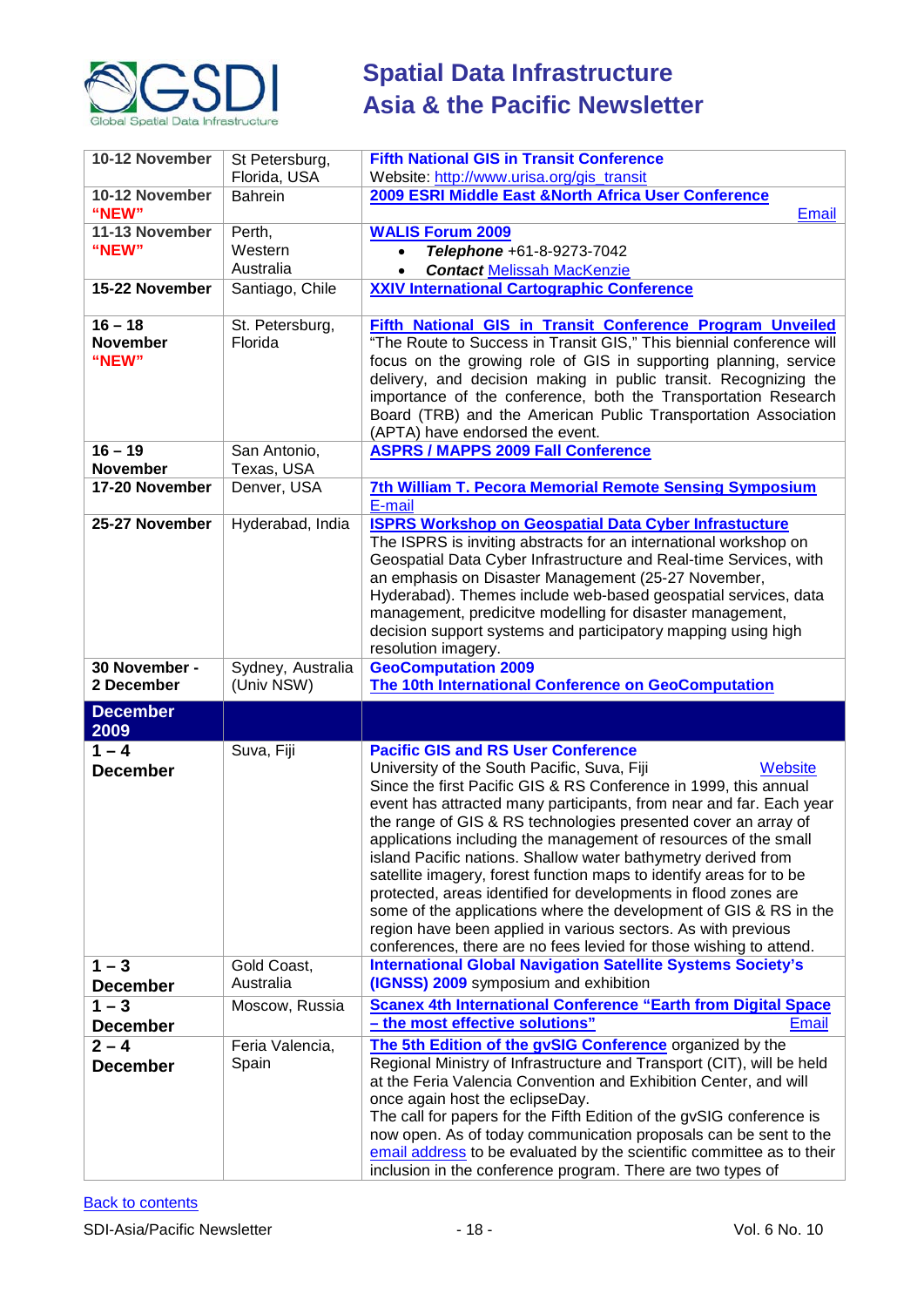

|                              |                          | communication: paper or poster. Information regarding to<br>regulations on communication presentations can be found in the<br>report's section. Abstracts will be accepted until September 21st.<br>See also < http://jornadas.gvsig.org/how-to-collaborate ><br>email to .                                                                                                                                                                                                                                                                                 |
|------------------------------|--------------------------|-------------------------------------------------------------------------------------------------------------------------------------------------------------------------------------------------------------------------------------------------------------------------------------------------------------------------------------------------------------------------------------------------------------------------------------------------------------------------------------------------------------------------------------------------------------|
| $17 - 18$<br><b>December</b> | Ahmedabad,<br>India      | ISPRS International Workshop on "Impact of Climate Change<br>on Agriculture"                                                                                                                                                                                                                                                                                                                                                                                                                                                                                |
| <b>January 2010</b>          |                          |                                                                                                                                                                                                                                                                                                                                                                                                                                                                                                                                                             |
| January 6-8                  | Redlands,                | The first GeoDesign Summit.                                                                                                                                                                                                                                                                                                                                                                                                                                                                                                                                 |
| "NEW"                        | California               | Geodesign brings geographic information system (GIS) technology<br>into any type of design process such as developing a community<br>project or conducting scientific research. Participants will introduce<br>the first generation of geodesign concepts, technologies, and tools,<br>drawing from the international group's experience in a variety of<br>disciplines.                                                                                                                                                                                    |
| 19-21 January                | Epicentre,               | <b>MapIndia 2010</b>                                                                                                                                                                                                                                                                                                                                                                                                                                                                                                                                        |
| "NEW"                        | Gurgaon                  | The organisers of Map India 2010, the 13th conference and<br>exhibition on geospatial information technology and applications in<br>India, have issued a call for abstracts for the conference. It will be<br>held 19 - 21 January 2010 at Epicentre, Gurgaon. The conference<br>theme is 'Defining a geospatial vision for India'.                                                                                                                                                                                                                         |
| 26-29 January<br>"NEW"       | Phuket, Thailand         | 16th Session of Asia-Pacific Regional Space Agency Forum<br><b>APRSAF-16 (2010)</b><br><b>APRSAF Secretariat</b><br>c/o Japan Aerospace Exploration Agency<br>1-6-5 Marunouchi, Chiyoda-ku, Tokyo 100-8260 Japan<br><b>APRSAF-16 Leaflet (PDF 190KB)</b><br>Click here to subscribe/un-subscribe to APRSAF News MailEmail                                                                                                                                                                                                                                   |
| February 2010                |                          |                                                                                                                                                                                                                                                                                                                                                                                                                                                                                                                                                             |
| 2-4 February                 | Torino, Italy            | <b>Gi4DM 2010 Call for Papers</b><br>Organisers of the International Symposium on Geo-information<br>for Disaster Management (Gi4DM 2010) have issued a call for<br>papers related to the conference theme, 'Remote Sensing and<br>Geo-Information for Environmental Emergencies'. Invitation is also<br>open for contributions covering crisis management in any phase.                                                                                                                                                                                    |
| <b>March 2010</b>            |                          |                                                                                                                                                                                                                                                                                                                                                                                                                                                                                                                                                             |
| $3 - 5$ March                | Gold Coast,<br>Australia | <b>ESRI Asia Pacific User Conference and OZRI 2010</b><br>The theme for the conference is GIS: extending the reach. ESRI<br>Australia clients, ESRI users and distributors from around the Asia<br>Pacific region are invited to share their knowledge and experience<br>by submitting an abstract based on the conference theme. The<br>event incorporates OZRI 2010, ESRI Australia's national client<br>conference.<br>Abstract deadline: 16 October 2009.                                                                                               |
| <b>April 2010</b>            |                          |                                                                                                                                                                                                                                                                                                                                                                                                                                                                                                                                                             |
| <b>11-16 April</b>           | Sydney,<br>Australia     | International Federation of Surveyors (FIG) Congress 2010<br><b>Contact</b><br>email<br>The deadline for submission of abstracts is 22 September<br>2009.<br><b>Alternative URL:</b><br>FIG 2010 Pre-Congress Program<br>Online registration is now open for the FIG surveying congress to<br>be held in Sydney, 11-16 April 2010. A local surveyor, John Brock,<br>has arranged a history seminar on the two days leading up to the<br>congress (9-10 April). Technical tours have also been organised,<br>including a boat trip to historic Fort Denison. |